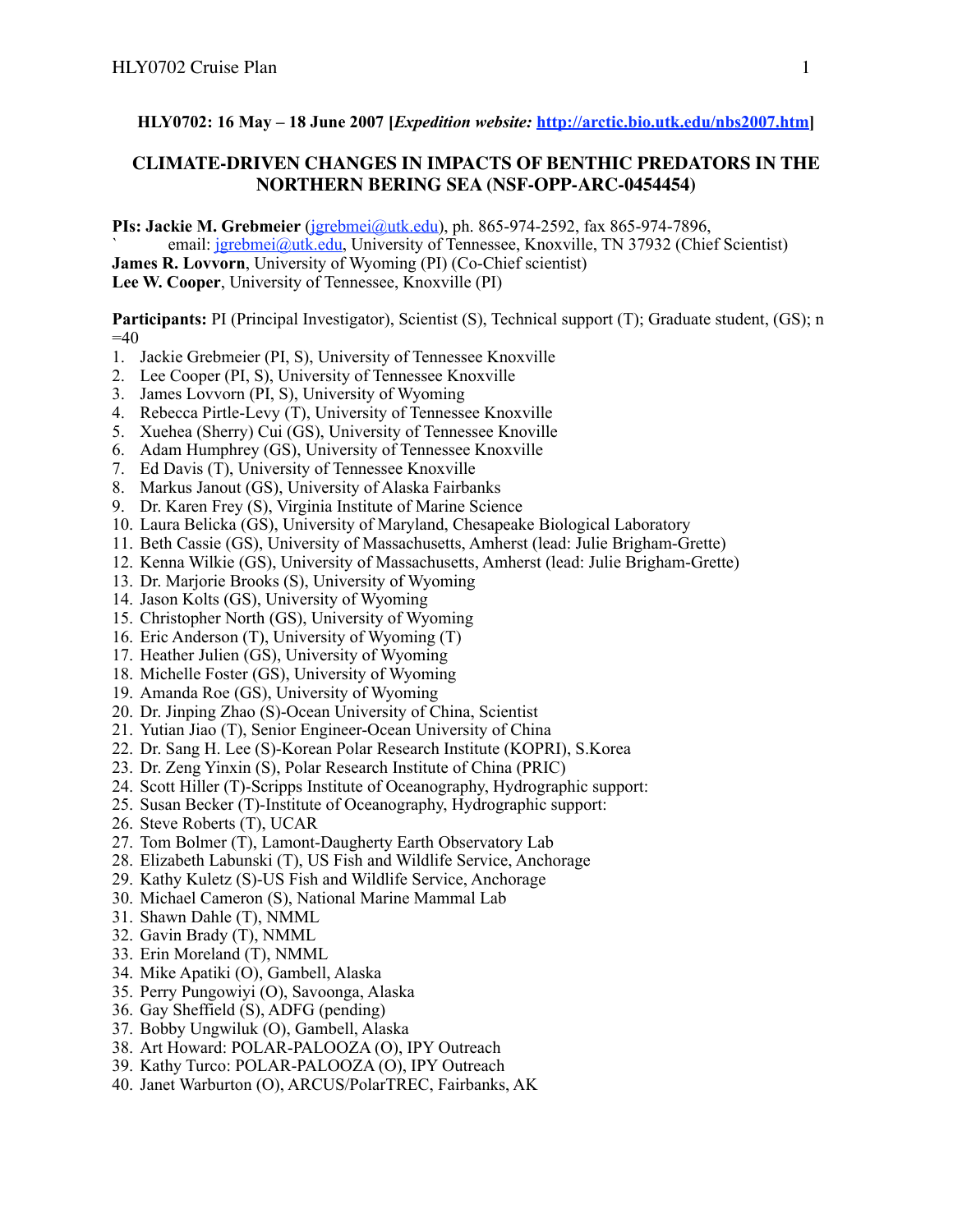#### **A. PROJECT SUMMARY**

Perhaps the most striking evidence of global climate change is decreased extent of arctic sea ice and recent studies indicate this is occurring now south of St. Lawrence Island (SLI) in the SLI polynya region (SLIP). Despite research on the consequences of sea-ice change for physical oceanography and weather, effects on arctic marine food webs from microbes to top predators are by comparison very poorly understood. Our field research will investigate a major mechanism by which sea-ice change might affect the very productive, benthic-dominated food webs on shallow arctic shelves -expansion of the ranges and numbers of mobile benthic predators owing to increased temperature of bottom water. When winter sea ice melts on the north-central Bering Sea shelf, a pool of cold bottom water (<1°C) forms that persists through summer and reduces the numbers and growth of crabs and groundfish. The size of the cold pool decreases with decreasing ice extent. This area is currently the sole wintering site of the world population of the benthic-feeding Spectacled Eider (SPEI), a principal top predator. Expansion of competing crab and fish predators as ice cover declines and the cold pool contracts may affect food availability for the eiders. In this project, our main questions are:

**Question 1: Is the benthic food web in the north-central Bering Sea limited by top-down control by predators?** We will collect data needed to model the total impact of predators on their main benthic prey in the northcentral Bering Sea. These predators include SPEI, groundfish, snow crabs, sea stars, and gastropods.

**Question 2: Are the overwinter survival and/or prebreeding condition of SPEI being impacted by climate driven trends in ice cover that are allowing populations of competing crabs and groundfish to expand?** We will use past and current data to simulate impacts on the energy balance of the main endotherm predator (SPEI) of variations in crab and groundfish populations expected to occur with changes in ice cover and resulting temperature of bottom water.

**Question 3: Are the time-series benthic system changes observed south of St. Lawrence Island continuing and are they forced by bottom-up (hydrographic) or top-down (predator) interactions, or both?** We will continue a long-term (1950-2005) record of benthic communities and carbon cycling processes in this area, which is essential to analyses in this project. These data will also indicate whether declines in organic matter supply to sediments that we have measured at a subset of stations have occurred throughout the area, and whether these declines correspond to a decrease in direct precipitation of phytoplankton during and after the ice-edge spring bloom.

#### **B. FIELD SAMPLING**

#### **The following schedule is a draft plan for HLY0702 (16 May –18 June, 2007), with the ship sampling time in draft form until at sea:**

- May 14: Science party boards Healy in Dutch Harbor<br> **May 16:** Healy departs for study area in northcentral I
- **May 16:** Healy departs for study area in northcentral Bering Sea
- May 19-21: Sampling begins with NEC5 and moves NW on the southern most line: NEC5, SEC5, SIL5, SWC5, VNG1, NWC5, DLN 5 (7 stns)
- May 22-24: DLN4, NWC4, VNG3, NWC4A, SWC4, SIL4, SEC4, NEC4 (8 stns)
- May 25-26: SIL3, POP4, SWC4A, VNG3.5, CD1, NWC3, DLN3 (8 stns)
- May 27-28: NWC2.5, VNG4, SWC3A, POP3A, SEC2.5, SEC3, NEC3 (7 stns)
- May 29-31: NEC2, NEC2.5 SEC2, SIL2, SWC2, VNG5, NWC2, DLN2, DLN 1.5 (n=9)
- June 1: move NE around Gambell to Chirikov Basin, begin grid of 12 stations
- June 4: stop at Little Diomede; begin transit south and start Shpanberg line
- June 5: begin nearshore line south of SLI<br>June 9-15: reoccupy subset of SLIP stations.
- June 9-15: reoccupy subset of SLIP stations, depart on June 16 southward<br>**June 18:** arrive Dutch Harbor, AK, 0800, offload personnel
- **June 18:** arrive Dutch Harbor, AK, 0800, offload personnel<br>June 20: Healy departs for Seattle
- Healy departs for Seattle
- June 25: Healy arrives Seattle
- **June 26:** offload HLY0702 cargo/equipment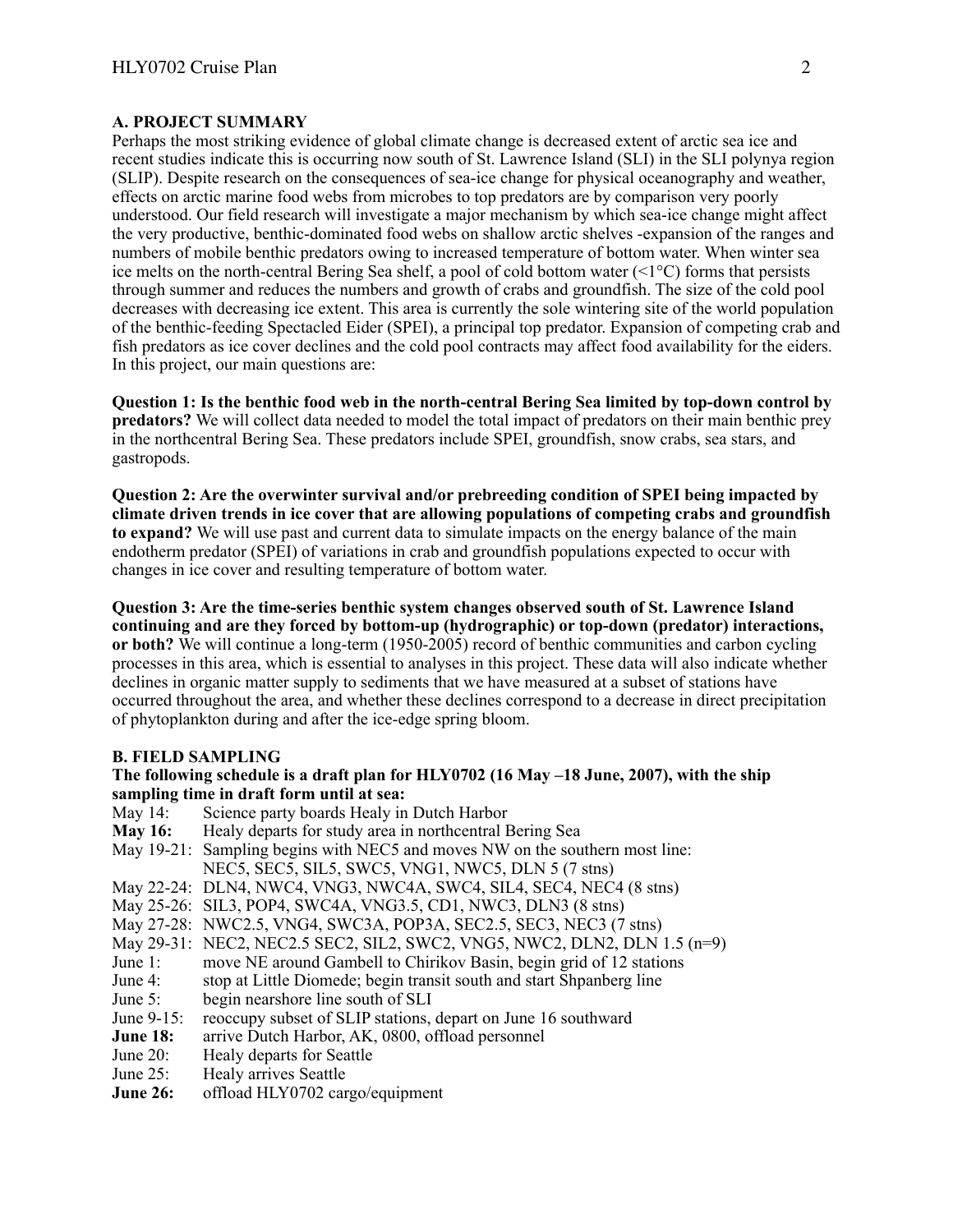# **B. OVERVIEW SUMMARY OF HLY0702 FIELD SAMPLING**

In our shipboard sampling, we use a profiling conductivity-temperature-depth (CTD) and rosette system for collecting physical and hydrochemical samples. Water samples will be taken using 12 30-liter-Niskin bottles. Subsamples from multiple CTD/rosette casts are used for chlorophyll content, nutrients, particulate organic carbon, dissolved organic carbon, zooplankton, benthic population measurements and sediment tracers. In addition, optical equipment (PAR and UV) are lowered to 60-150 m for measurements of variable light penetration in the water column. A vertical net is then used to collect zooplankton for population measurements. Benthic van Veen grabs and a HAPS benthic corer are used to collect benthic fauna and sediment samples for population, community structure, food web, sediment chemistry and metabolism studies. A beam and/or otter trawl will be used to collect epifauna for population and stable isotope and lipid content measurements. Besides the standard ship sensors (atmospheric, seawater temperature, chlorophyll, multibeam), we will collect berrylium-7 (a natural radioisotope used for tracing particulate deposition to the sediments) in precipitation collectors mounted on the deck behind the bridge. Both bridge and helicopter operations will be used for seabird, marine mammal and sea ice surveys.

We plan to occupy approximately 118 stations as we did during HLY0601 (2006) in the northern Bering Sea, starting south of St. Lawrence Island (SLI) and extending to Bering Strait (Fig. 1).



Fig. 1. Final station grid for HLY0702 with station numbers and associated dates for occupation. Note that we remain 30 miles offshore from St. Lawrence Island (SLI) until the first week of June per an agreement with local hunters to minimize contact with marine mammal hunting. Additional stations will be added to the "red box" region SW of SLI as time permits.

| <b>Table 1.</b> Daily Plan of Intended Movement (PIM) for HLY0702, with station number, name, estimated                          |  |      |  |                                                                                     |  |  |  |
|----------------------------------------------------------------------------------------------------------------------------------|--|------|--|-------------------------------------------------------------------------------------|--|--|--|
| arrival time (month/day/year), latitude ( $\degree N$ ), longitude ( $\degree W$ ), and depth (m). Note that additional stations |  |      |  |                                                                                     |  |  |  |
| will occur in the red box in Figure 1, TBD at sea.                                                                               |  |      |  |                                                                                     |  |  |  |
| Station                                                                                                                          |  |      |  | Station Name $\Delta$ Date (Day/Month) Latitude (deg.N) Longitude (deg W) Depth (m) |  |  |  |
| Number                                                                                                                           |  | 2007 |  |                                                                                     |  |  |  |

1 NEC5 |18-May 61.3881 |-171.9500 |60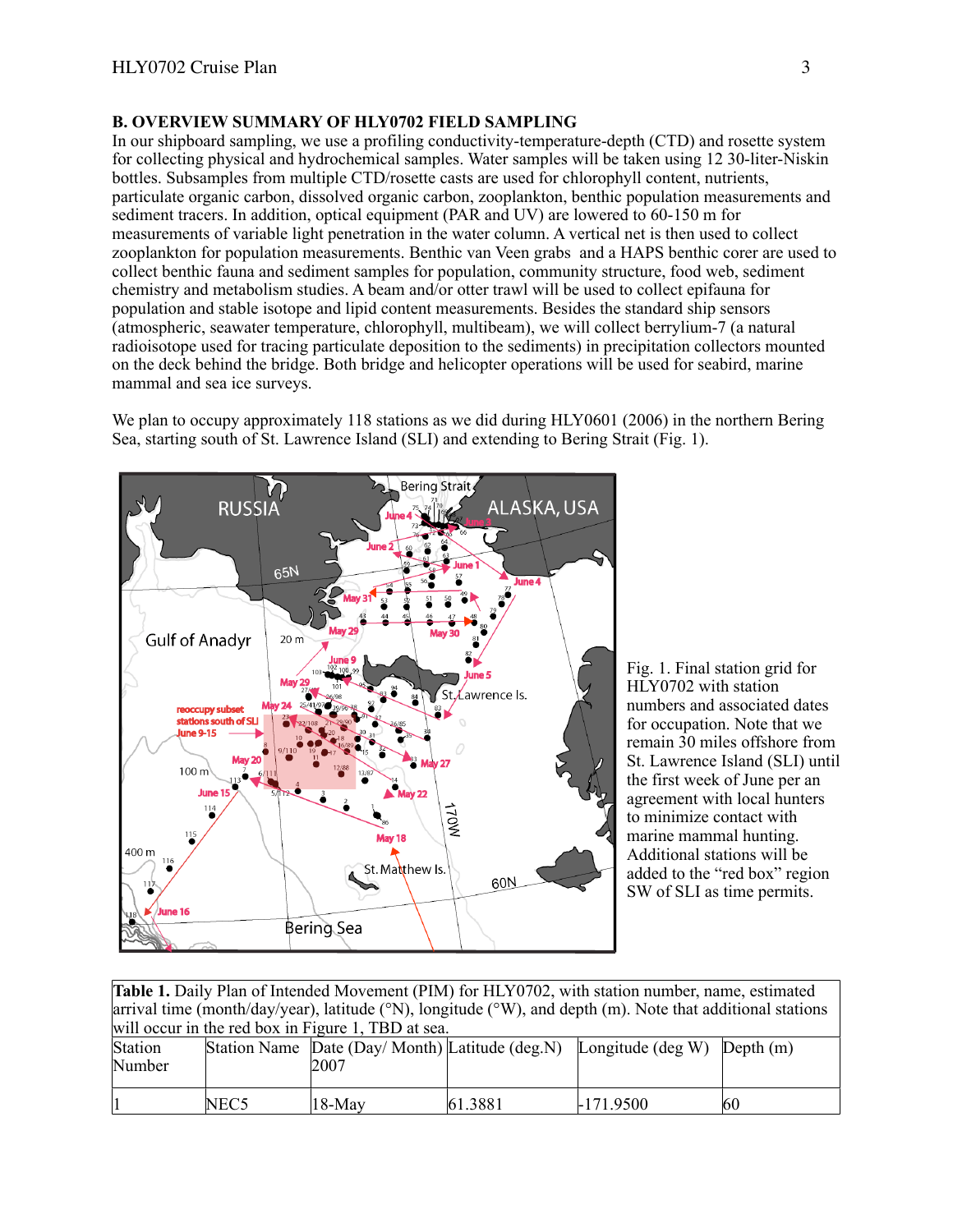| $\overline{2}$          | SEC <sub>5</sub> | $19-May$   | 61.5643 | $-172.9138$ | 60 |  |
|-------------------------|------------------|------------|---------|-------------|----|--|
| $\overline{\mathbf{3}}$ | SIL <sub>5</sub> | 19-May     | 61.7216 | $-173.6072$ | 63 |  |
| 4                       | SWC5             | 19-May     | 61.8931 | -174.3639   | 69 |  |
| 5                       | VNG1             | $19-May$   | 62.0183 | $-175.0622$ | 67 |  |
| 6                       | NWC5             | $20$ -May  | 62.0562 | -175.1991   | 80 |  |
| 7                       | DLN5             | $20$ -May  | 62.1482 | $-176.0231$ | 86 |  |
| $\vert 8$               | NWC4             | $20$ -May  | 62.3876 | $-174.5503$ | 70 |  |
| 9                       | NWC4A            | $21$ -May  | 62.5606 | -174.1848   | 64 |  |
| 10                      | VNG3             | $21$ -May  | 62.5528 | -173.8429   | 62 |  |
| 11                      | SWC4             | $21$ -May  | 62.2414 | $-173.7408$ | 56 |  |
| 12                      | SIL4             | $21$ -May  | 62.0828 | $-172.9444$ | 56 |  |
| 13                      | SEC <sub>4</sub> | $22-May$   | 61.9259 | $-172.2072$ | 49 |  |
| 14                      | NEC4             | $22-May$   | 61.7710 | $-171.3155$ | 47 |  |
| 15                      | SIL3             | $22-May$   | 62.4383 | $-172.3106$ | 48 |  |
| 16                      | POP4             | $22-May$   | 62.4003 | $-172.6906$ | 60 |  |
| 17                      | SWC4A            | $23-May$   | 62.4124 | -173.4359   | 55 |  |
| 18                      | SWC3             | $23-May$   | 62.5784 | -173.0729   | 62 |  |
| 19                      | <b>VNG3.5</b>    | $23-May$   | 62.5687 | -173.5721   | 60 |  |
| 20                      | CD1              | $23-May$   | 62.6741 | $-173.3620$ | 60 |  |
| 21                      | VNG4             | 24-May     | 62.7498 | -173.4072   | 61 |  |
| 22                      | NWC3             | 24-May     | 62.7799 | $-173.8768$ | 68 |  |
| 23                      | DLN3             | 24-May     | 62.8990 | -174.5856   | 77 |  |
| 24                      | DLN4             | $24$ -May  | 62.5138 | -175.2989   | 81 |  |
| 25                      | NWC2.5           | $25-May$   | 63.0298 | $-173.4423$ | 65 |  |
| 26                      | NWC2             | $25-May$   | 63.1148 | $-173.1350$ | 72 |  |
| 27                      | DLN <sub>2</sub> | $25-May$   | 63.2708 | $-173.7448$ | 74 |  |
| 28                      | VNG5             | $26$ -May  | 62.9665 | -172.9851   | 60 |  |
| 29                      | SWC3A            | $26$ -May  | 62.7564 | -172.7098   | 54 |  |
| 30                      | POP3A            | $26$ -May  | 62.5678 | $-172.2941$ | 43 |  |
| 31                      | <b>SEC2.5</b>    | $27$ -May  | 62.4967 | -171.8469   | 42 |  |
| 32                      | SEC <sub>3</sub> | $27$ -May  | 62.2808 | $-171.5641$ | 47 |  |
| 33                      | NEC3             | 27-May     | 62.0569 | $-170.6288$ | 35 |  |
| 34                      | NEC <sub>2</sub> | $27-May$   | 62.4272 | $-170.0591$ | 30 |  |
| 35                      | <b>NEC2.5</b>    | 28-May     | 62.4728 | $-170.9581$ | 42 |  |
| 36                      | SEC <sub>2</sub> | $28 - May$ | 62.6060 | -170.9483   | 37 |  |
| 37                      | SIL <sub>2</sub> | 28-May     | 62.7567 | -171.6736   | 50 |  |
| 38                      | SWC2             | 28-May     | 62.9141 | -172.2867   | 50 |  |
| 39                      | VNG5             | $28-May$   | 62.9600 | -172.9825   | 67 |  |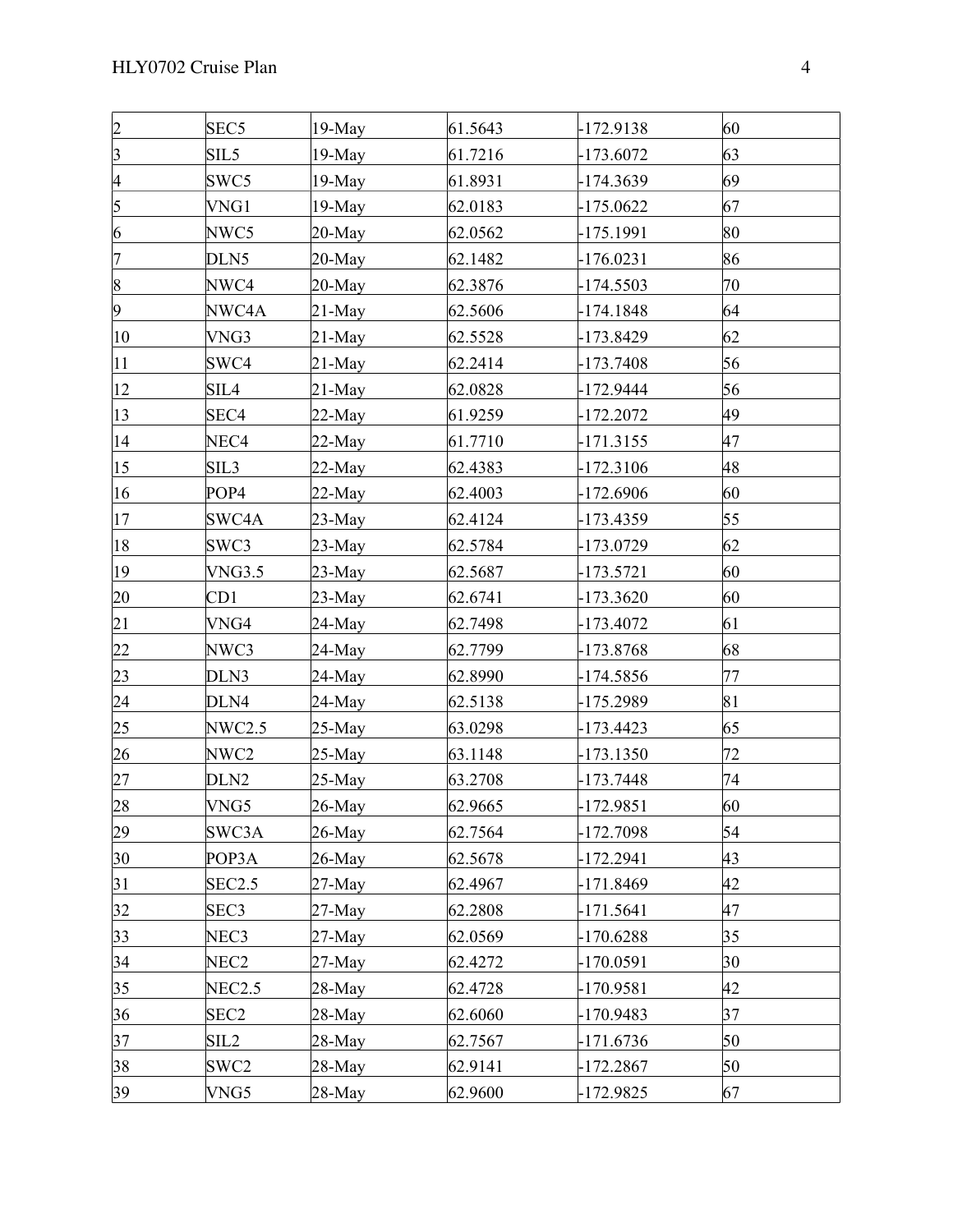| 40 | NWC2             | $28-May$  | 63.1109 | $-173.1197$ | 62 |  |
|----|------------------|-----------|---------|-------------|----|--|
| 41 | NWC2.5           | $29$ -May | 63.0342 | $-173.4615$ | 64 |  |
| 42 | DLN <sub>2</sub> | 29-May    | 63.2659 | -173.7466   | 68 |  |
| 43 | DLN <sub>0</sub> | $29$ -May | 64.2907 | $-171.6143$ | 49 |  |
| 44 | KIV1             | $29$ -May | 64.2287 | $-170.8618$ | 34 |  |
| 45 | KIV2             | $29$ -May | 64.1865 | $-170.1266$ | 37 |  |
| 46 | KIV3             | $30-May$  | 64.1202 | $-169.3340$ | 30 |  |
| 47 | KIV4             | $30$ -May | 64.0646 | $-168.6094$ | 30 |  |
| 48 | KIV5             | $30$ -May | 64.0139 | $-167.8699$ | 39 |  |
| 49 | NOM5             | $30-May$  | 64.3620 | $-168.0281$ | 38 |  |
| 50 | NOM4             | $30-May$  | 64.3523 | $-168.6530$ | 40 |  |
| 51 | NOM3             | $31$ -May | 64.3841 | $-169.2968$ | 41 |  |
| 52 | NOM <sub>2</sub> | $31$ -May | 64.4221 | $-170.0608$ | 43 |  |
| 53 | NOM <sub>1</sub> | $31$ -May | 64.4691 | $-170.8423$ | 45 |  |
| 54 | RUS1             | $31-May$  | 64.6917 | $-170.5875$ | 42 |  |
| 55 | RUS2             | $1-J$ un  | 64.6588 | -169.9507   | 47 |  |
| 56 | RUS3             | 1-Jun     | 64.6759 | $-169.0943$ | 44 |  |
| 57 | RUS4             | 1-Jun     | 64.6419 | $-168.1290$ | 33 |  |
| 58 | RUS-A            | $1-Jun$   | 64.7994 | $-169.0324$ | 40 |  |
| 59 | KNG1             | $1-Jun$   | 64.9533 | $-169.8976$ | 48 |  |
| 60 | CPW1             | 2-Jun     | 65.1776 | $-169.6724$ | 45 |  |
| 61 | KNG <sub>2</sub> | 2-Jun     | 64.9875 | $-169.1475$ | 50 |  |
| 62 | CPW <sub>2</sub> | 2-Jun     | 65.1755 | $-169.0355$ | 53 |  |
| 63 | KNG <sub>2</sub> | 2-Jun     | 65.0080 | $-168.4088$ | 46 |  |
| 64 | CPW3             | 2-Jun     | 65.1770 | $-168.3980$ | 47 |  |
| 65 | LDI2             | $3$ -Jun  | 65.4118 | $-168.4333$ | 59 |  |
| 66 | BRS-A8           | 3-Jun     | 65.4486 | -167.8427   | 27 |  |
| 67 | BRS-A7           | $3-Jun$   | 65.4723 | -167.9767   | 39 |  |
| 68 | BRS-A6           | $3-Jun$   | 65.4944 | $-168.1197$ | 37 |  |
| 69 | BRS-A5           | 3-Jun     | 65.5001 | $-168.3016$ | 60 |  |
| 70 | BRS-A4           | 3-Jun     | 65.5227 | -168.4472   | 60 |  |
| 71 | BRS-A3           | 3-Jun     | 65.5439 | $-168.6401$ | 56 |  |
| 72 | BRS-A2           | 3-Jun     | 65.5657 | $-168.7927$ | 52 |  |
| 73 | BRS-A1           | $3-Jun$   | 65.5901 | $-168.9657$ | 46 |  |
| 74 | LDI3             | 4-Jun     | 65.7122 | -168.9488   | 38 |  |
| 75 | LDI4             | 4-Jun     | 65.6503 | -168.8584   | 50 |  |
| 76 | LDI1             | 4-Jun     | 65.4081 | $-169.0268$ | 57 |  |
| 77 | SPH <sub>6</sub> | 4-Jun     | 64.3221 | $-166.5365$ | 27 |  |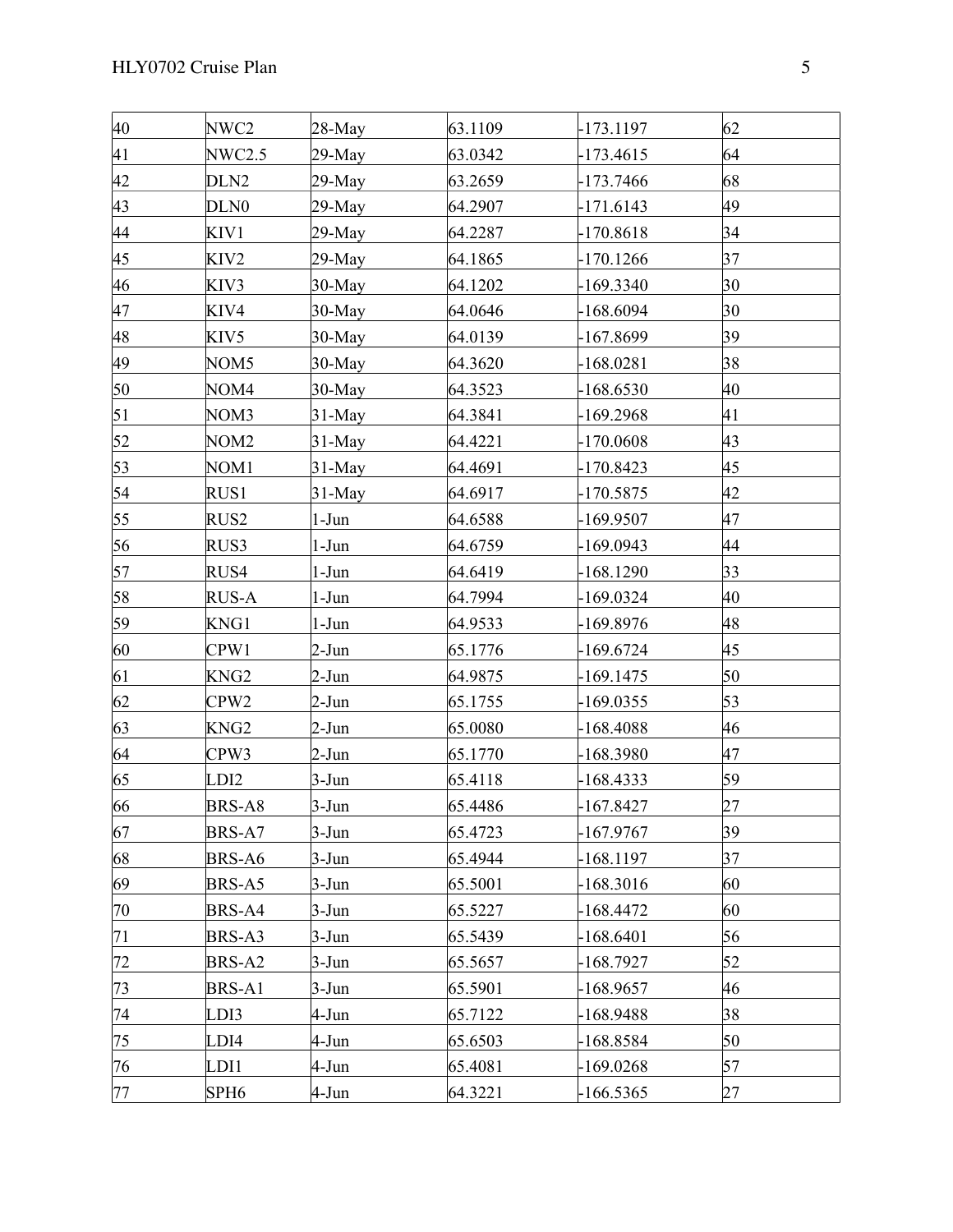| 78  | SPH <sub>5</sub> | 4-Jun      | 64.2000 | $-166.8184$ | 23  |  |
|-----|------------------|------------|---------|-------------|-----|--|
| 79  | SPH4             | 5-Jun      | 64.0486 | -167.1797   | 31  |  |
| 80  | SPH3             | 5-Jun      | 63.8458 | $-167.6054$ | 35  |  |
| 81  | SPH <sub>2</sub> | $5$ -Jun   | 63.6832 | $-167.9583$ | 32  |  |
| 82  | SPH <sub>1</sub> | $5-Jun$    | 63.4869 | $-168.3185$ | 28  |  |
| 83  | NEC1             | 5-Jun      | 62.7551 | $-169.5866$ | 49  |  |
| 84  | SEC1             | $5 - Jun$  | 62.9915 | $-170.2677$ | 40  |  |
| 85  | SEC <sub>2</sub> | 6-Jun      | 62.6165 | -170.9515   | 45  |  |
| 86  | NEC <sub>5</sub> | $6$ -Jun   | 61.4142 | -171.9914   | 62  |  |
| 87  | SEC4             | 6-Jun      | 61.9420 | $-172.2180$ | 57  |  |
| 88  | SIL4             | $6$ -Jun   | 62.0787 | -172.9544   | 58  |  |
| 89  | POP4             | 7-Jun      | 62.4063 | $-172.6902$ | 57  |  |
| 90  | SWC3A            | 7-Jun      | 62.7583 | -172.7129   | 60  |  |
| 91  | SWC2B            | 7-Jun      | 62.8618 | $-172.2479$ | 56  |  |
| 92  | SWC2C            | 7-Jun      | 62.9830 | -171.7253   | 55  |  |
| 93  | SWC2D            | 7-Jun      | 63.0955 | $-171.2935$ |     |  |
| 94  | SIL1             | 7-Jun      | 63.0953 | -171.2921   | 50  |  |
| 95  | SWC1             | 7-Jun      | 63.2912 | $-171.7004$ | 50  |  |
| 96  | VNG5             | 8-Jun      | 62.9754 | -172.9985   | 67  |  |
| 97  | NWC2.5           | 8-Jun      | 63.0278 | $-173.4766$ | 71  |  |
| 98  | NWC2             | 8-Jun      | 63.1116 | $-173.1374$ | 72  |  |
| 99  | NWC1             | 9-Jun      | 63.4938 | -172.3624   | 51  |  |
| 100 | ANSA             | $9$ -Jun   | 63.5046 | $-172.5663$ | 47  |  |
| 101 | ANSB             | $9$ -Jun   | 63.5254 | -172.7173   | 57  |  |
| 102 | ANSC             | $9$ -Jun   | 63.5556 | -172.8973   | 53  |  |
| 103 | DLN1             | 9-Jun      | 63.5800 | $-173.0458$ | 64  |  |
| 104 | VNG4             | $9-Jun$    | 62.7551 | $-173.4357$ | 70  |  |
| 105 | CD1              | 9-Jun      | 62.6867 | -173.3983   | 67  |  |
| 106 | SWC4A            | $10$ -Jun  | 62.4163 | $-173.4430$ | 63  |  |
| 107 | VNG4             | $10$ -Jun  | 62.5774 | -173.5751   | 67  |  |
| 108 | NWC3             | $10$ -Jun  | 62.7790 | -173.8924   | 73  |  |
| 109 | DLN3             | $10$ -Jun  | 62.8983 | -174.5849   | 77  |  |
| 110 | NWC4             | $10 - Jun$ | 62.3979 | -174.5938   | 73  |  |
| 111 | NWC5             | $11-J$ un  | 62.0395 | -175.2029   | 80  |  |
| 112 | VNG1             | $11-Jun$   | 62.0124 | $-175.0607$ | 79  |  |
| 113 | DBSA             | $11-J$ un  | 62.0197 | -176.3491   | 100 |  |
| 114 | <b>DBSB</b>      | $11-J$ un  | 61.6110 | -177.1322   | 117 |  |
| 115 | <b>DBSC</b>      | $12-Jun$   | 61.2341 | $-177.7911$ | 145 |  |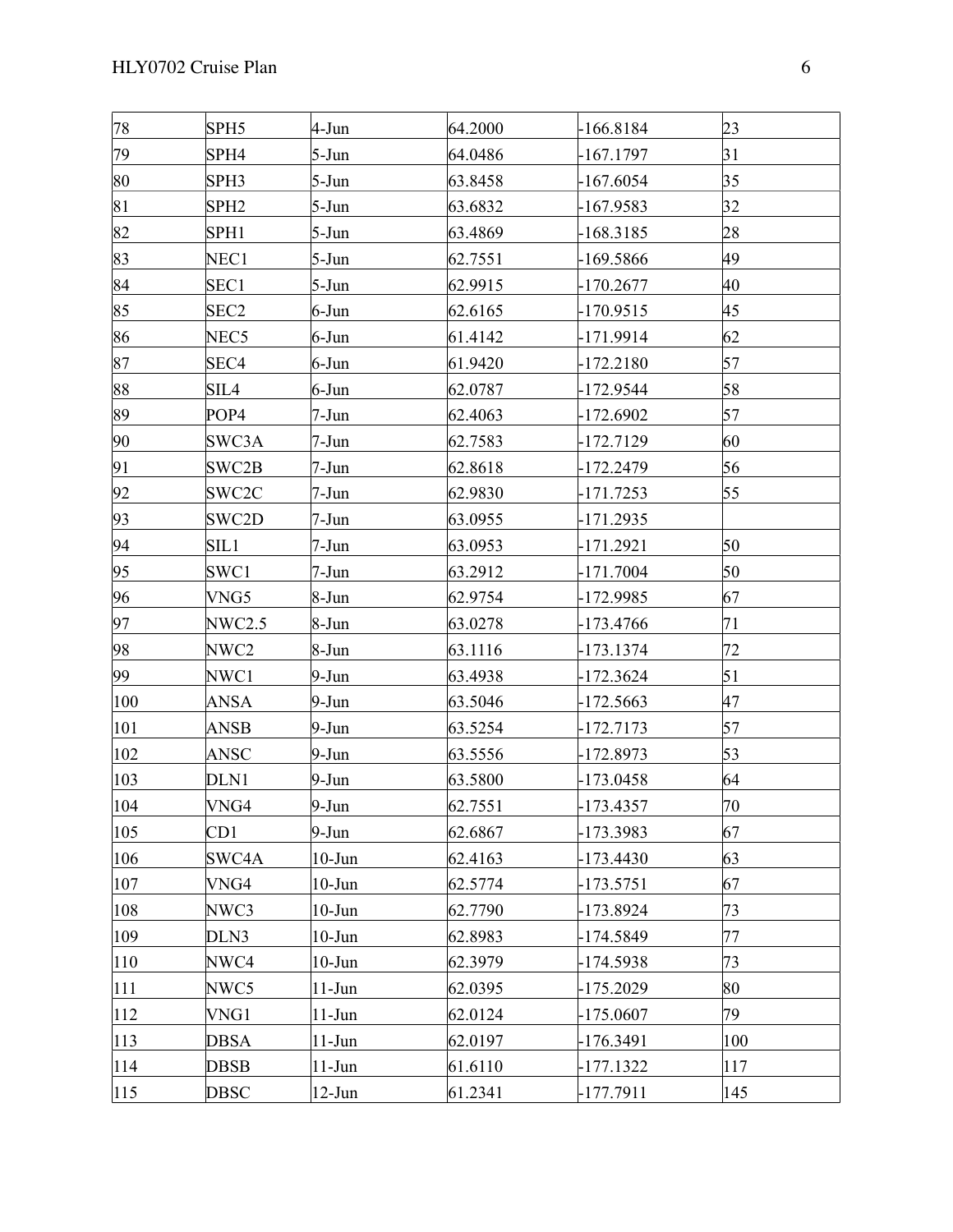| 116 | DBSD        | $12$ -Jun | 60.8374 | $-178.5044$ | $\overline{72}$ |
|-----|-------------|-----------|---------|-------------|-----------------|
|     | <b>DBSE</b> | $12$ -Jun | 60.5046 | $-179.1008$ | 430             |
| 118 | DBS1        | $12-Jun$  | 60.0469 | $-179.6632$ | 2375            |

#### **NOTE: There are two moorings in our study area that should be surrounded by a "DO NOT GET CLOSER THAN 5 MILES CIRCLE":**

1. 06BS-8 Mooring (Top Instrument at 22 meters), 62° 11.6334'N/ 174° 40.0587'W

2. 06BSP-8 (ADCP at 60 meters), 62° 11.727'N/ 174° 39.591'W

# **C. GENERAL APPROACH**

#### **The overall approach and station activities in this study will be as follows and in this order:**

- 1. Mount precipitation buckets (Lee Cooper, core work) and optical sensor (Jinping Zhao-Appendix F) on forecastle deck for tracer and optical studies, respectively.
- 2. Satellite observations of ice will be evaluated via normal bridge obtained imagery and free web accessed products during the course of the cruise (Karen Frey, VIMS-Appendix B).
- 3. Collection of seawater from shipboard science seawater system for carbon degradation experiments to determine the composition and age of the terrestrial fraction of particulate organic matter being delivered to the Bering Sea from rivers and coastal erosion. (Laura Belicka-Appendix C).
- 4. Determine optical (radiance, irradiance and turbidity) characteristics of seawater (Jinping Zhao, Appendix F). In addition, we will hand deploy a UV vertical measuring meter in the water column to 100 m depth before/after retrieval of the CTD (Lee Cooper, core work), although this operation may be modified with collaboration with Jinping Zhao's efforts.
- 5. Deploy the first CTD to determine profiles of salinity and temperature, macronutrients,  $δ<sup>18</sup>O$  values, and chlorophyll *a* in the water column at each station from CTD rosette samples. These data will provide an oceanographic water mass context for our study, including data to analyze contributions of nutrients, sea ice melt, brine and runoff contributions. Water samples for stable isotopes, fatty acids, selenium and POM in seawater at three depths will be collected at each station (Jim Lovvorn, core work) and DOC content (Marjorie Brooks-Appendix E), as well as collections vertically for particulate matter (Jinping Zhao.-Appendix F) and microbial content (Yinxin Zeng-Appendix G). See water budget for more details on volume collections (separate attachment).
- 6. Deploy a second CTD each morning to determine primary production (via C-13 method) and phytoplankton species composition in the water and sediments (Sang H. Lee, KOPRI, S. Korea, Appendix H).
- 7. Conduct controlled seawater experiments to investigate the nature of dissolved organic matter (DOM) photooxidation in the Arctic (Marjorie Brooks-Appendix E).
- 8. Continue time-series benthic measurements with multiple van Veen and HAPS benthic corer deployments (Grebmeier, core work). We will provide sediment subsamples for paleoclimate studies to U Massachusetts (Beth Cassie-Appendix A) and Polar Research Institute of China (PRIC, Yinxin Zeng-Appendix G), along with infauna for a calorimetric study (Bluhm-Appendix M)..
- 9. Measure the densities (by size class) of clams, predatory gastropods, sea stars (asteroids), snow crabs, and groundfish in the wintering area of (SPEI) collected via trawling (Lovvorn, core work).
- 10. Determine microbial composition in water and sediments (Yinxin Zeng-Appendix G).
- 11. Investigate the diets of predators collected by van Veen grabs and benthic trawls through analyses of gut contents, stable isotopes, and fatty acids to determine the diets of predators. We will measure prey size class of both predators and prey when possible. Based on the literature, we will develop estimates of the food intake per individual per day of the predators, considering the size classes of each predator (Lovvorn, core work).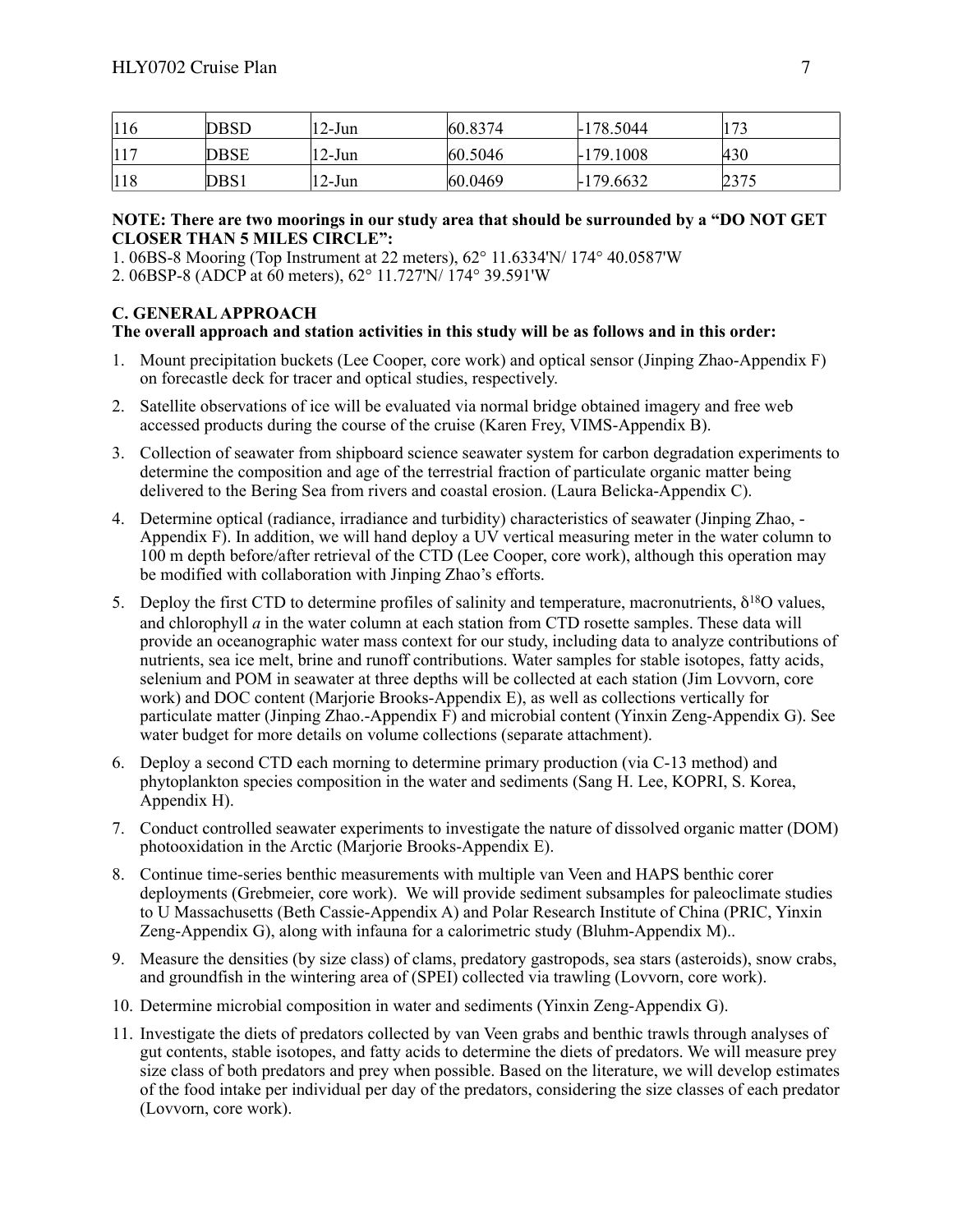- 12. We will have observations of seabirds and marine mammals by the USFWS (Elizabeth Labunski and Kathy Kuletz, USFWS-Appendix D)
- 13. Peter Boveng/Michael Cameron (NMML) will have a combination of shipboard surveys, aerial surveys via helicopter flights, and off-ship small boat operations for seal tagging. NMML ice seal survey-Appendix:I).
- 14. Gay Sheffield (ADFG) will investigate ice seal stock structure, migration routes, and dispersal patterns of ice seals that occur in the northern Bering Sea as well as assist in the NMML effort (Appendix J, pending).
- 15. POLAR-PALOOZA will include two media representatives on the ship the last week of May, with pick-up by helo as we round the corner past Gambell, Alaska and offload to Nome for commercial flights south before the ship heads back to Dutch Harbor-Appendix K.
- 16. ARCUS/PolarTREC will have one representative participate for a week during the cruise (Appendix  $L$ ).
- 17. Scientific cargo transfer from Little Diomede Island to Healy during Bering Strait sampling.

# **D. SPECIFIC FIELD OPERATIONS AND ORDER OF SAMPLING AT STATIONS**

Equipment to be deployed during the cruise includes optical instruments on separate winch (1/4 inch off port side), a CTD/rosette, zooplankton net, van Veen grab, HAPs multicorer, and a beam trawl. The following summary provides the lead contact for the major work responsibilities:

- **Jackie Grebmeier (Chief Scientist)** and **Lee Cooper (PI)** have the lead for CTD/rosette collections for chlorophyll, nutrients, O-18, bottom water for respiration cores, and benthic collections (van Veen grabs, HAPs multi-corer). Within their component sediment collections will be made for paleorecord determination (Beth Cassie), fish collections (Sherry Ciu), and caloric content of prey (Bodil Bluhm).
- **Jim Lovvorn (Co-chief scientist)** has lead responsibility for zooplankton vertical tows, beam trawling and oversight for seabird investigations and coordinating participants doing opportunistic marine mammal and seabird observations from the bridge (Kathy Kuletz, USFWS). He is also responsible for oversight of his graduate students and technicians responsible for trawl collections and identification.
- **Lee Cooper** has lead oversight of on satellite ice observations and UV measurements (Karen Frey) and optical observations (Jinping Zhao).
- **Jackie Grebmeier** has lead oversight on primary production phytoplankton collections (Lee), microbial collections water and sediments (Zeng), and ice seal survey and marine mammal tagging (Peter Boveng/Michael Cameron group).

The following listing describes the operations in more details, including water and sediment needs:

**1. A hand-held UV/PAR detector** will be lowered from the starboard side-mid-ship position to 100 m maximum (Cooper). In addition, Jinping Zhao will lower another optical device to  $1\%$  light level using a winch (Appendix F). We need a small winch on the starboard side near the CTD operations for the Zhao deployment.

#### **2. Deployment of the CTD**

- **i. CTD #1:** Collection of subsamples for nutrients, O-18, chlorophyll (Cooper and Grebmeier), phytoplankton (Lee), microbial identification (Zeng), with dedicated rosette bottles collected at the surface, middle and bottom depths for Lovvorn and Brooks components. In addition, Grebmeier will collect 4-8 L of bottom water for sediment respiration experiments.
- **ii. CTD#2 (1/day): Collection of water for primary production experiments** (primary production, DIC, nutrients between the hours 0700-0900 (Lee).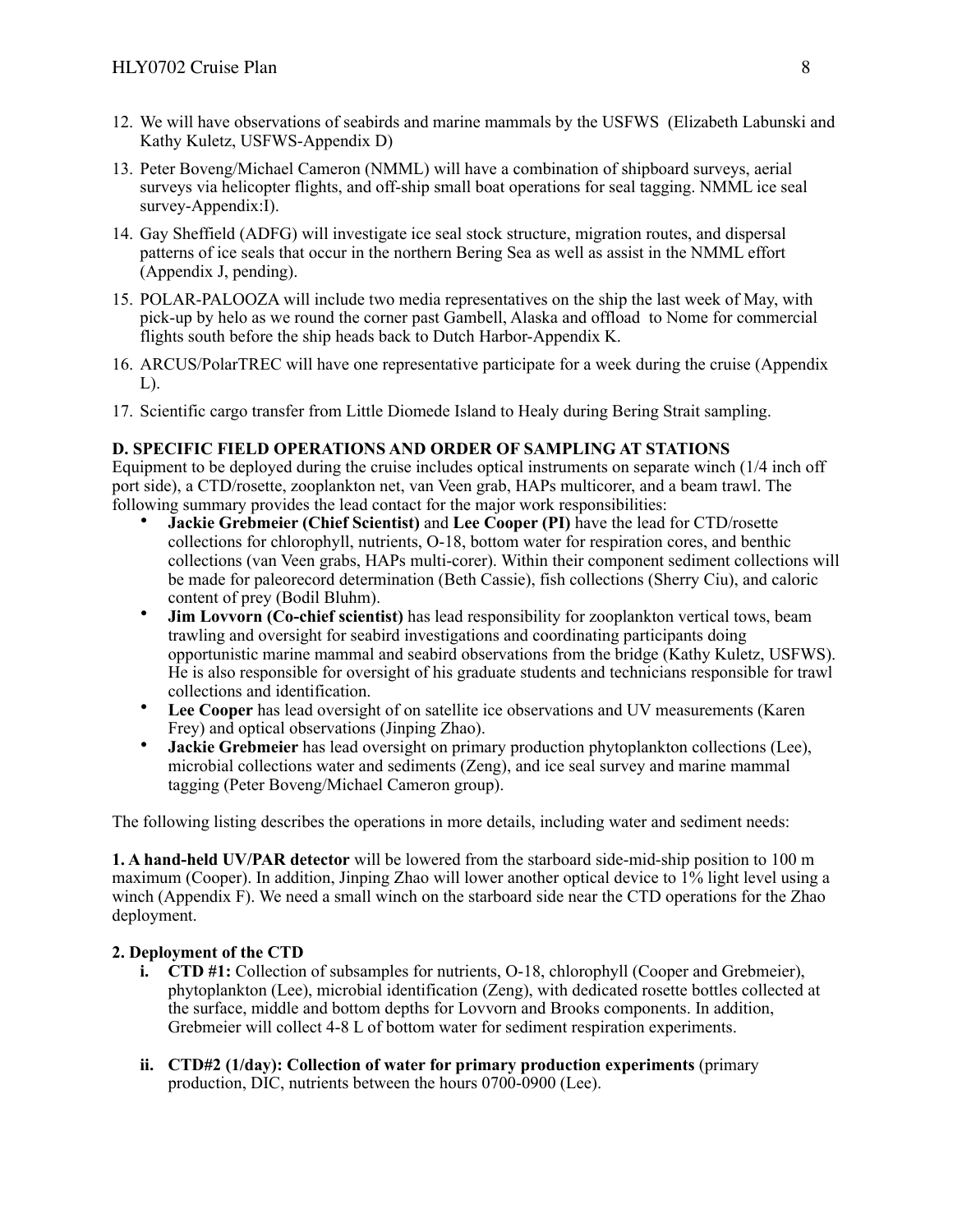**3. A vertical zooplankton net** will be deployed from the stern for one haul collection per station.

# **4. Benthic sampling-van Veen grabs and HAPS multi-core deployments**

We will collect benthic samples (7 grabs, 1-2 multi-Haps corers, and 1 beam/otter trawl) at each station on our grid (Fig. 1). Benthic predators will be sampled by two methods: van Veen grab (area sampled 0.1 m2) and beam trawl (4.3 m long, mesh size 1.9 cm, opening 3.1 m wide and 0.7 m high), the latter collected after the multi-HAPS corer deployments. The grabs will be used to determine densities of smaller gastropod species, whereas the trawls will yield densities of sea stars, crabs, groundfish, and larger gastropods by the "area swept" method. Note that an additional otter and/or beam trawl will be collected at 8 stations during the cruise for statistical sampling comparisions.

Infaunal samples from the first grab will be both preserved and frozen for a comparative caloric analysis (Bluhm-Appendix M). Animals frozen from the last two grabs will be analyzed for stable isotope ( $\delta^{13}C$ ,  $\delta^{15}$ N) and fatty acid signatures. Gut contents of smaller invertebrates will be examined. For crabs and fish, muscle tissue will be analyzed for  $\delta^{13}C$  and  $\delta^{15}N$ , and whole-body homogenates (without carapace) will be analyzed for fatty acids. Gut contents of crabs, fish, and sea stars will also be sorted and the dry mass of different food items determined by size class of both predator and prey.

The following information provides specifics on the sampling plan:

**i. 0.1 m2 van Veen grabs (7):** Benthic samples will be taken at each station with a 0.1-m<sup>2</sup> van Veen grab and rinsed over a 1-mm sieve. From four grabs, organisms retained by the sieve will be preserved in 10% buffered formalin; organisms from the other three grabs will be frozen for later analyses, outlined below.

- a. The first grab will be used for surface sediment collections and frozen (e.g. grain size, sed chl, TOC/TON, C-13, radioisotopes; Cooper) and microbial content (Zeng).
- b. The next four grabs will be sieved and preserved for faunal identification (Grebmeier).
- **c.** The final two grabs will be sieved and frozen foregut-content, stable isotope, and fatty acid analyses of faunal collected (Lovvorn).

**ii. A 4-barrel HAPs multi-corer** (subcores 133 cm2, ≤30 cm deep) will be used for sediment core collections (2 deployments) as follows:

- a. For two of the four cores, the top 1 cm will be analyzed for indicators of recent and longer-term sedimentation (grain size, chlorophyll a, TOC/TON,  $\delta^{13}$ C, natural radionuclide <sup>7</sup>Be, and biomarkers (Belicka). These cores will be sectioned at 1-cm intervals down to 4 cm.
- b. In general, two HAPS cores will be used for shipboard sediment flux incubations (dissolved oxygen, nutrients, alkalinity,  $pH$ , total  $CO<sub>2</sub>$ ). Bottom water for experiments will be collected from the bottom water bottle on the CTD. Sediment cores will be kept in the dark with motorized paddles at in-situ bottom temperatures for 12-18 h in the forward, starboard walk-in low temp room. Measurements will be made at the start and end of an experiment, with  $O<sub>2</sub>$  flux calculated from concentration differences. Sediments will be sieved after experiments to determine faunal composition. Note that an additional multi-core deployments will occur at 10 stations during the cruise for additional core collections for time series sediment respiration comparisons (Grebmeier and Cooper).
- c. A single HAPS corer will be used in the sandy sediments of the Chirikov Basin if the multi-Haps does not work, thus multiple collections will be made, but the overall sampling is about the same as two multi-Haps corer deployments.

**5. Benthic sampling: A beam and/or otter trawl will be used for epifaunal and fish collections.** Trawls will be towed for 10-20 min at a speed of 3 kt.

i. From trawl samples, all crabs will be sexed, their carapace width measured, and their instar determined and a representative sample will be frozen.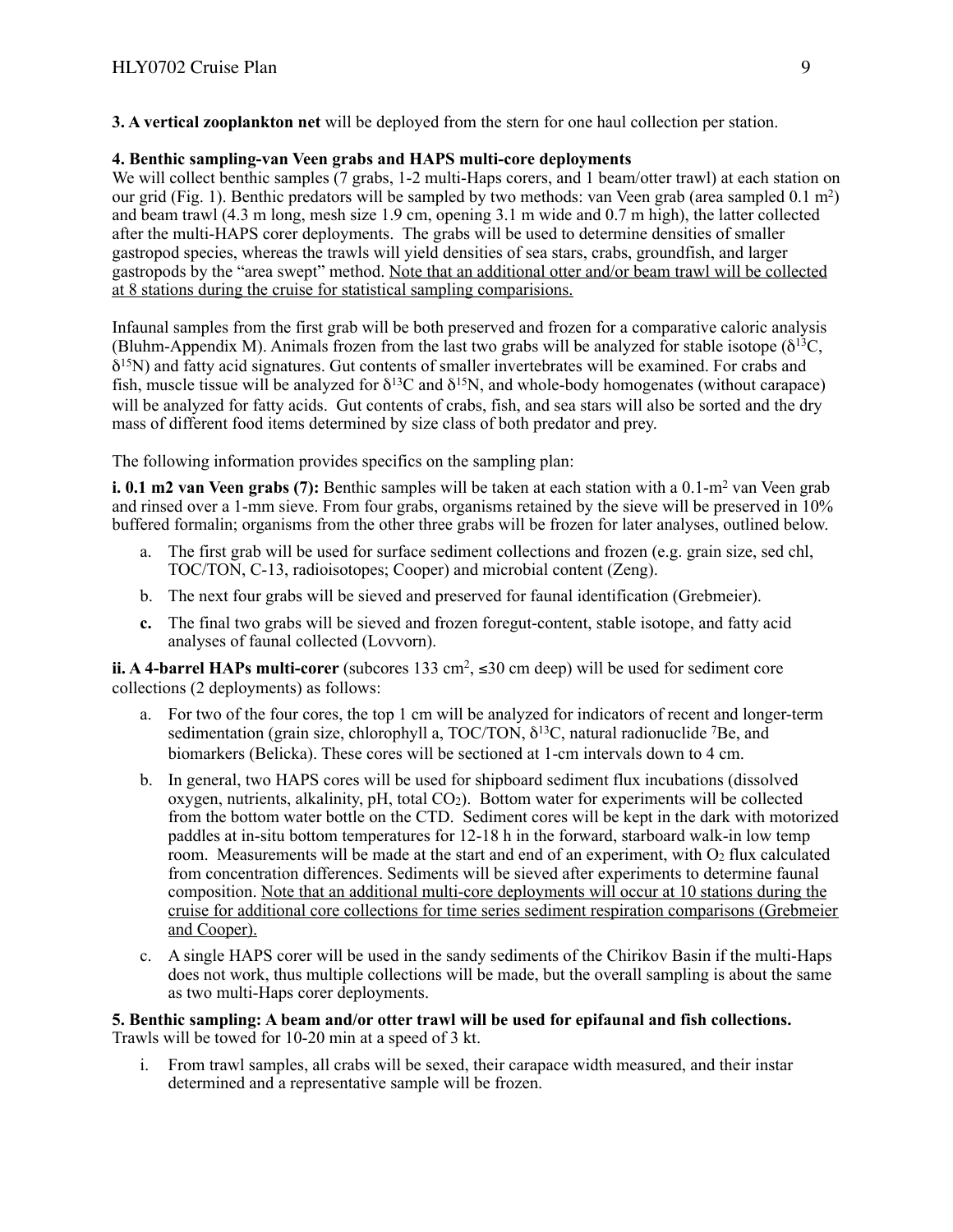- ii. All fish will separated, identified, sized, weighed, and frozen. If time permits, stomach will be removed and frozen separately.
- iii. All sea stars will be counted, measured, and a representative sample frozen. Large gastropods that are often captured in trawls but not in grabs, will also be frozen.

**6. Sensors on ship:** Lee Cooper will have the lead for activities to mount and maintain two Be-7 precipitation collectors (on flying bridge, upwind of exhaust stacks) flying bridge)

**7. Satellite sensor study:** Karen Frey will have lead on satellite sea ice observations and analyses.

**8. Ice seal observations, aerial surverys and tagging.** Peter Boveng's NMML group will undertake periodic small boat deployments for observing, tagging and collected tissues from ice seals during the cruise. A proposed use of helicopter time is also requested. See appendices below for further details.

# **APPENDICES FOR COLLABORATIVE PROJECTS ONBOARD HLY0702**

**APPENDIX A. Modern Surface Sediment Dataset**: Beth Cassie and Kenna Wilkie (PI: Julie-Brigham Grette), University of Massachusetts, Amherst, MA

In order to be able to base inferences about sea-ice duration on diatom assemblages, a training set of modern sediments would need to include a more evenly distributed set of sites for each length of time seaice might be present. Participation in the HLY0702 cruise will allow contemporary surface sediment collections for comparison with overlying water column production and sea ice conditions. Surface sediment samples (0-2 cm) will be collected from one of the multi-HAPS corer collections as part of the core benthic sampling plan, so no additional wire time is necessary. Participants: 2

**APPENDIX B. Impacts of sea ice variability on biological productivity in the Bering Sea**, PI: Karen Frey, College of William and Mary, Virginia Institute of Marine Science

The Bering Sea is among the most productive marine ecosystems in the world, supporting important commercial fisheries, subsistence resources for Native Alaskans, and large populations of marine birds and mammals that have fluctuated in the past as a result of cyclic regime changes. However, some higher trophic organisms have moved into the threatened (Spectacled Eiders) or endangered (Stellars sea lions) category, suggesting ecosystem change may be in progress. With additional shifts becoming apparent as seasonal sea ice declines as a dominant feature in this high-latitude shelf environment, we have no clear understanding of how climate warming and associated changes in sea ice cover will influence ecosystem structure and function. This proposed research will utilize satellite remote sensing data to investigate linkages between sea ice variability, polynyas (persistent openings in sea ice cover), and chlorophyll biomass throughout the northern Bering Sea region. The approach of the study will be to integrate measurements of sea ice extent and melt onset (through QuikSCAT, ERS radar scatterometer, and SSM/I passive microwave data) with phytoplankton blooms (through SeaWIFS and Terra/Aqua-MODIS derived concentrations of chlorophyll-*a*). These measurements will be validated during two research cruises in May 2006 and 2007.

Participant: 1

**APPENDIX C: Character and Reactivity of Sources of Organic Matter to the Bering Sea:** Laura Belicka, University of Maryland (PI: Rodger Harvey), University of Maryland Center for Environmental Science, Chesapeake Biological Laboratory

Accumulating evidence shows that large portions of terrestrial carbon are preserved relative to marine carbon in the modern Arctic. This data implies that marine carbon is recycled rapidly in the Arctic water column, leaving the more recalcitrant terrestrial organic matter to be preserved in sediments. With climate warming, it has been hypothesized that increasing amounts of ancient terrestrial carbon are being transported to the Arctic Ocean. It remains unclear how this relict carbon will impact the organic carbon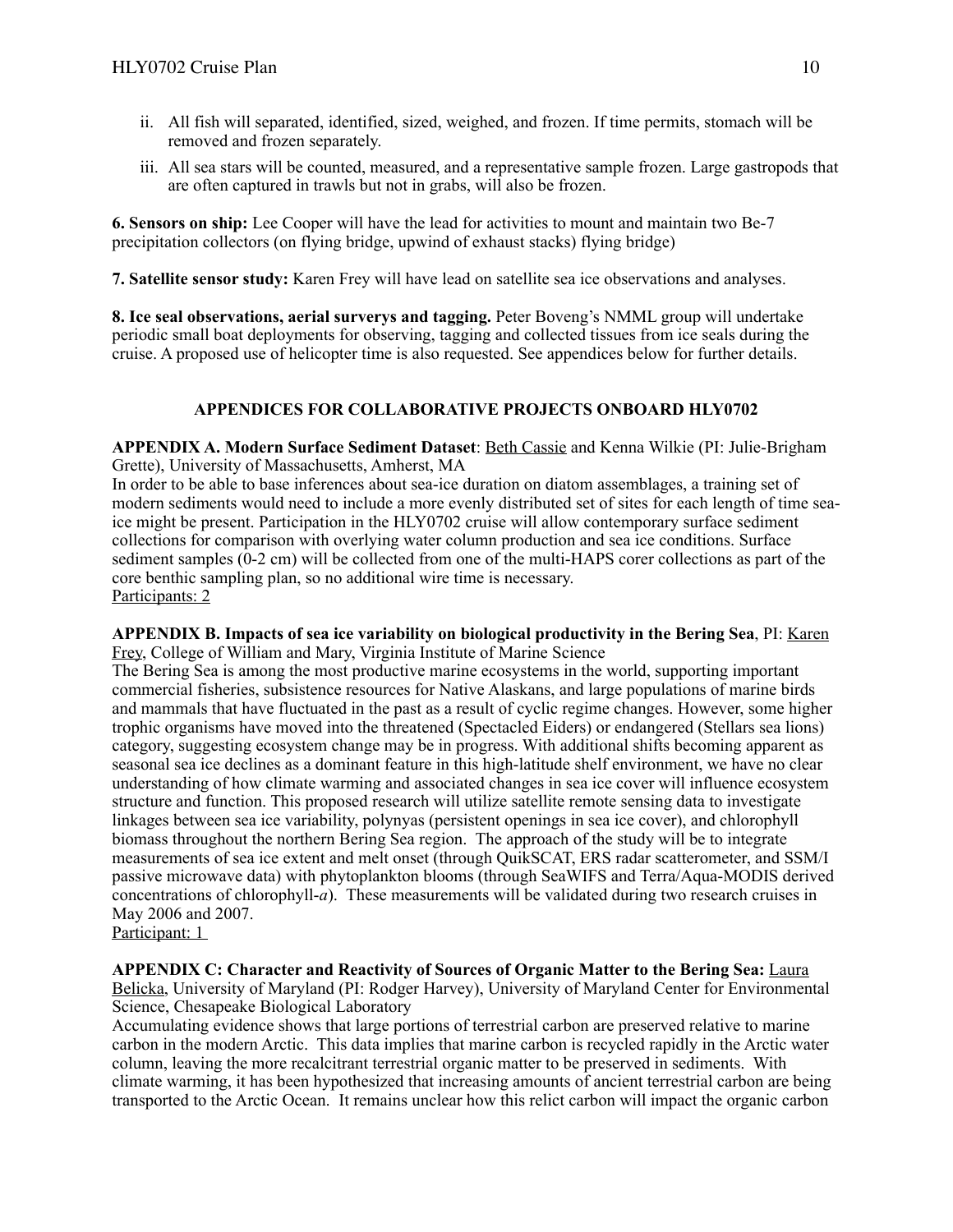cycle in the Arctic Ocean. This project seeks to determine the composition and age of the terrestrial fraction of particulate organic matter being delivered to the Bering Sea from rivers and coastal erosion. I will also perform degradation experiments to determine if the reactivity of terrestrial organic carbon sources differs from marine organic carbon (i.e., how different are the rates of microbial degradation between marine and terrestrial organic carbon), and are the degradation rates of different fractions of organic matter dependent on temperature? Briefly, offshore water will be collected from the shipboard science seawater system and filtered through 1.0 um cartridge filters to remove larger particles and grazers, leaving the microbial fraction. This 1.0 µm filtered water will be placed into carboys, and varying organic matter substrates will be added. Carboys will be incubated in the dark at -1°C and 5°C in the shipboard temperature control rooms for the duration of the cruise, and sampled at several predetermined timepoints for POC and lipid biomarker analysis. Approximately 4 linear ft of bench space is requested in the wet-lab, preferably adjacent to a sink. Also, space for 7 20L carboys in a -1C and 5C temperature cold room is also required.

#### Participant: 1

#### **APPENDIX D. Seabird Opportunistic Observations:** Elizabeth Labunski, Kathy Kuletz (PI), US Fish and Wildlife Service (USFWS), Anchorage, AK

The U. S. Fish and Wildlife Service (USFWS) is undertaking an at-sea program utilizing ships of opportunity, with the goal to update our seabird database and improve efforts to use them as indicators of change in the North Pacific/Arctic oceans. Seabird observers will be onboard HLY0702 to take advantage of oceanographic and biological data in relation to seabird distribution and abundance. The USFWS anticipates implementation of an at-sea seabird-monitoring program in 2007, by utilizing vessels of opportunity such as the HYL0702 oceanographic cruise. The USFWS seabird observer will be equipped with all necessary field gear, including a laptop computer with integrated GPS for data recording. Following established protocols, the observer will conduct surveys during daylight hours, recording all marine birds and mammals within a set transect width. Participants: 2

#### **APPENDIX E: Properties and photooxidation of DOM and POM:** Marjorie Brooks (PI), University of Wyoming

Dissolved organic matter (DOM) protects aquatic biota from ultraviolet (UV) radiation and plays an important role as an energy resource. However, DOM is photochemically unstable. In the span of a few days, most DOM loses 15 to 20% of its dissolved organic carbon (DOC, which comprises about half of DOM; Molot and Dillon 1997, Xie et al. 2004). However, DOM from pure cultures of algae is not photomineralized (Obernosterer and Benner, 2004). Independent of source, sunlight destroys chromophoric DOM (CDOM) that absorbs, and thus protects, biota from biologically damaging UV radiation (Lehmann et al. 2004) and may regulate primary productivity (Hérnandez et al. 2007). Such photobleaching indicates altered chemical composition (e.g., loss of sp2 hybridized bonds such as double bonds of aromatics) of both allochthonous DOM (Moran et al., 2000; Del Vecchio and Blough, 2002) and DOM in pure algal cultures (Obernosterer and Benner, 2004).

Other researchers have conducted descriptive field studies of the role of CDOM and DOC in the North Water Polynya and the eastern Arctic and sub-Arctic. Observational studies indicate that a combination of photooxidation and advective processes determine carbon loss in Baffin Bay (Miller et al. 2002). Turnover rate constants for photochemical removal of dimethylsulfide in the northeast subarctic Pacific (Bouillon et al. 2006) were similar to those reported from low latitudes, possibly suggesting that photooxidation rates of DOC might also be similar. However, controls on CDOM production and loss in the North Water Polynya differed from those at low latitudes. Spectral quality and DOC concentration of terrigenous DOM vary among riverine sources (Clark et al. 2004, Retamal et al. 2007). Moreover, sea-ice algae may have a significant biologic effect on CDOM character in addition to physically freshening the water (Scully and Miller 2000, Belzile et al. 2000). The effect of photooxidation on DOM and CDOM in the Bering Sea is unknown. To my knowledge, aside from an iron-enrichment study on dimethylsulfide photooxidation (Bouillon et al. 2006), no one has conducted controlled experiments investigating the nature of DOM photooxidation in the Arctic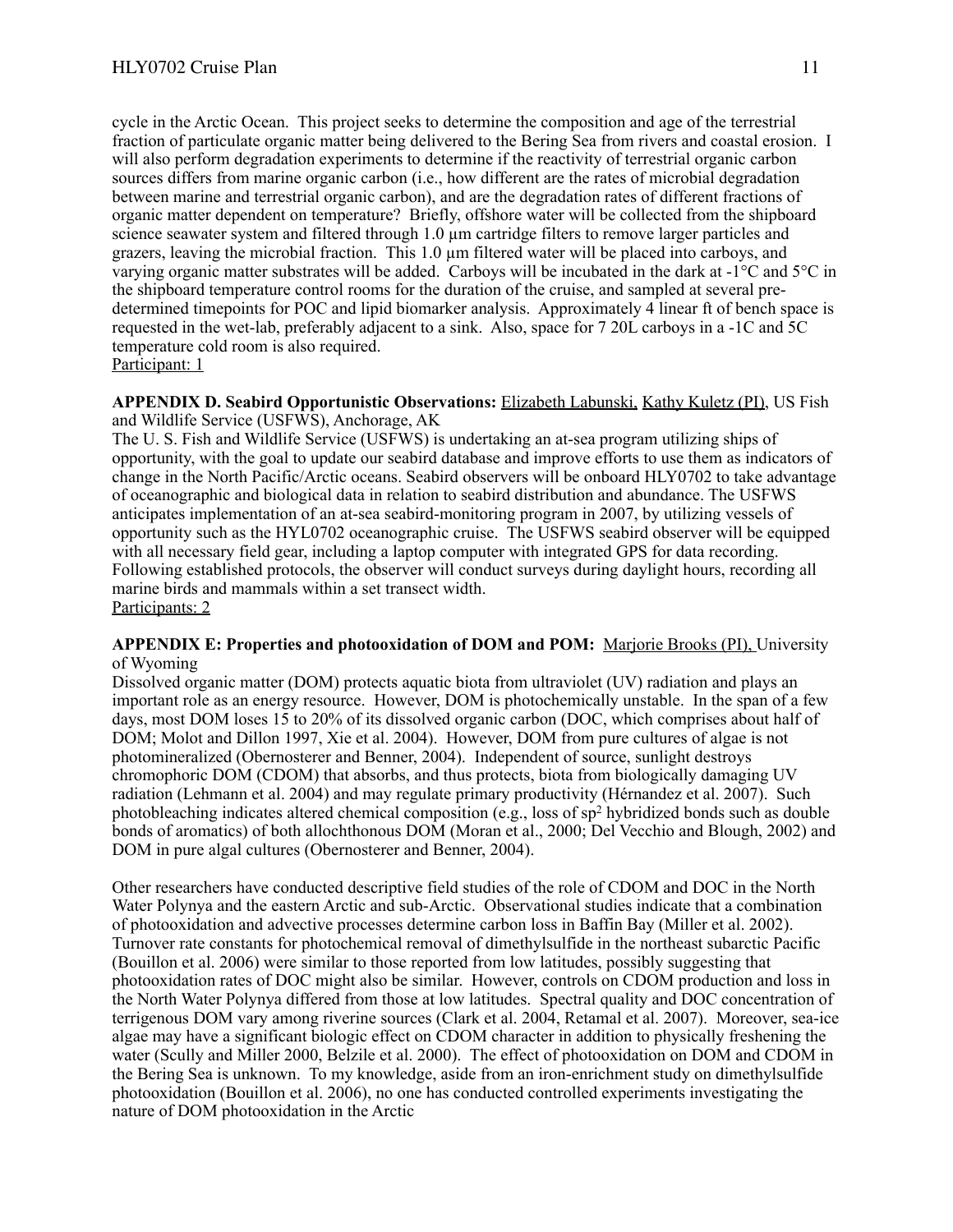### **Potential study questions:**

- 1. How does the nature of DOM photooxidation change with salinity?
- 2. How does source alter the spectral and photochemical behavior of DOM?
- 3. Does source-dependent behavior continue after algal-derived DOM is advected downward into saltier substrata?
- 4. How do absorbance and photooxidation differ between POM and DOM?
- 5. Does DOM from ice photoreact differently from DOM in the water column?

# **Methods**

In photooxidation experiments, unfiltered water from varying depths and from sea ice will be exposed to ambient sunlight for about 3 days. I will collect water samples to measure POM concentrations ( $>0.7\mu$ m) and absorbance at 254, 310, 440, and 670 nm during time-series exposures. Integrated measures of continuous UV radiation will be collected with polysulfone dosimeters during exposures. Rates of photooxidative processes combined with measures of the vertical attenuation of UV radiation in the water column will provide calculations of bulk quantum yield in the water column.

# **Research requirements**

- Seawater: 1 L of water from 3 depths at 10 stations
- Space: In freezer, room for 1 cooler  $(0.5 \times 0.25 \times 0.3 \text{ m})$ .
- On deck, unshaded space for deployment of exposure tubes  $(0.5 \times 0.25 \text{ m})$
- MST support: If possible, flow-through cooling system consisting of low-flow seawater inflow hose that I will return to the sea via an outflow hose.
- Station time: Nothing beyond typical time at each station. It will take me  $\sim$ 30 min to deploy the radiometer during grab and coring activities.

#### **References**

- Belzile, C., S. C. Johannessen, M. Gosselin, S. Demers, and W. L. Miller. 2000. Ultraviolet attenuation by dissolved and particulate constituents of first-year ice during late spring in an Arctic polynya. Limnol. Oceanogr. **45:**  1265-1273.
- Bouillon, R.-C. and others. 2006. The effect of mesoscale iron enrichment on the marine photochemistry of dimethylsulfide in the NE subarctic Pacific. Deep Sea Res. Pt II: Topical Stud. Oceanogr. **53:** 2384-2397.
- Clark, C. D. and others. 2004. CDOM distribution and CO2 production on the Southwest Florida Shelf. Mar. Chem. **89:** 145-167.
- Del Vecchio, R. & N. V. Blough, 2002. Photobleaching of chromophoric dissolved organic matter in natural waters: Kinetics and modeling. Mar. Chem. **78**: 231-253.
- Hernández, K. L., R. A. Quiñones, G. Daneri, M. E. Farias, and E. W. Helbling. 2007. Solar UV radiation modulates daily production and DNA damage of marine bacterioplankton from a productive upwelling zone (36°S), Chile. J. Exp. Mar. Biol. Ecol. **343:** 82–95.
- Lehmann, M. K., R. F. Davis, Y. Huot, and J. J. Cullen. 2004. Spectrally weighted transparency in models of watercolumn photosynthesis and its inhibition by ultraviolet radiation. Mar. Ecol. **269:** 101-110.
- Lovvorn, J. R., L. W. Cooper, M. L. Brooks, C. C. D. Ruyck, J. K. Bump, and J. M. Grebmeier. 2005. Organic matter pathways to zooplankton and benthos under pack ice in late winter and open water in late summer in the north-central Bering Sea. Mar. Ecol. Prog. Ser. **291:** 135-150.
- Miller, L. A. and others. 2002. Carbon distributions and fluxes in the North Water, 1998 and 1999. Deep Sea Res. Pt II: Topical Stud. Oceanogr.**49:** 5151-5170.
- Molot, L. A. & P. J. Dillon, 1997. Photolytic regulation of dissolved organic carbon in northern lakes. Global Biogeoch. Cycles **11**: 357-365.
- Moran, M. A., W. M. Sheldon, Jr., & R. G. Zepp, 2000. Carbon loss and optical property changes during long-term photochemical and biological degradation of estuarine dissolved organic matter. Limnol. Oceanogr. **45**: 1254-1264.
- Obernosterer, I., R. Sempéré, and G. J. Herndl, 2001. Ultraviolet radiation induces reversal of the bioavailability of DOM to marine bacterioplankton. Aquat. Microb. Ecol. **24**: 61-68.
- Obernosterer, I. and R. Benner, 2004. Competition between biological and photochemical processes in the mineralization of dissolved organic carbon. Limnol. Oceanogr. **49**: 117-124.
- Scully, N. M., and W. L. Miller. 2000. Spatial and temporal dynamics of colored dissolved organic matter in the North Water polynya. Geophys. Res. Lett. **27:** 1009-1011.
- Retamal, L., W. F. Vincent, C. Martineau, and C. L. Osburn. 2007. Comparison of the optical properties of dissolved organic matter in two river-influenced coastal regions of the Canadian Arctic. Estuar. Coast. Shelf Sci. **72:**  261-272.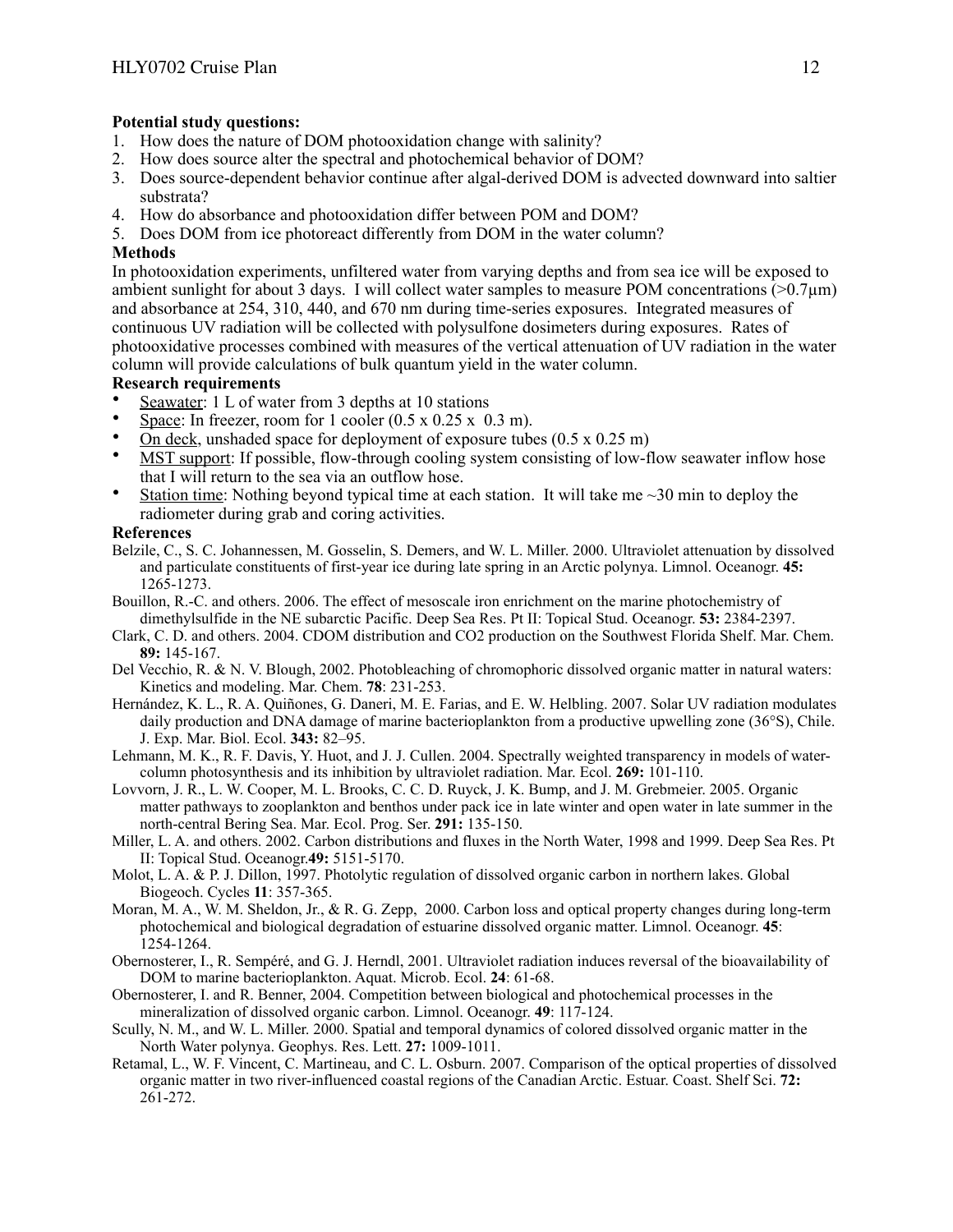Xie, H., O. C. Zafiriou, W.-J. Cai, R. G. Zepp, and Y. Wang, 2004. Photooxidation and its effects on the carboxyl content of dissolved organic matter in two coastal rivers in the southeastern United States. Environ. Sci. Technol. **38**: 4113-4119.

#### **APPENDIX F: Polar Oceanography and Global Ocean Change:** PI: Dr. Jinping Zhao, Ocean University of China

A high resolution Profiling Reflectance and Radiometer (PRR, 18 wavelengths at 313-875 nm) including profiler PRR800 (down welling irradiance and upwelling radiance sensors) and surface sensor PRR810 (down welling irradiance sensors) will be used for optical observations on HLY0702. A Compact-CTD (MCTD) with chlorophyll and turbidity sensors will be used to collect reference data for the optical studies. PRR800 and MCTD were mounted on a frame and were lowered to the 1% light level depth  $($  <100 m) from ship at the side facing to the sun (or at any side when the sun is invisible). PRR810 was set up near the deployment location to observe the down welling irradiance at surface for reference. PRR/ MCTD profiling casts were conducted at most CTD/Rosette stations when light, open water and time were suitable. The sampling frequency of PRR800/810 is 5Hz and for MCTD is 10Hz. During a recent Canadian cruise the deployment usually took 20 minutes and was conducted simultaneously with CTD/ Rosette cast.

Four kinds of samples for optical analysis will be obtained by filtering a water sample: a film (diameter 47mm, aperture 0.7µm) for detritus (particulate), two films (25mm, 0.7µm; one in tinfoil, one in plastic box) for phytoplankton and a bottle of 100 ml water filtered through 0.2µm film for gelbstoff (yellow matter). Water samples at depth of 5 m, 20m and chlorophyll maximum will be collected from the Niskin bottles after CTD/rosette is on the deck (referred as Phyto in the rosette sampling log). All samples will be stored and frozen in the -20°C freezer at ship.

A surface sensor PRR810 will be temporally mounted on the ship to observe downwelling irradiance with a sampling interval of 60 seconds. If a suitable ice flow is found while on station the MCTD and PRR800 will be lowered to the depth about 120 m successively in an ice hole by an under-ice frame to measure the irradiance and radiance under ice. A surface sensor PRR810 will be mounted at ice surface to observe downwelling irradiance during PRR800 deployment.



Participants: 2

# **APPENDIX G: Microbial work in water column and benthos**, PI: Dr. Yinxin Zeng, Polar Research Institute of China (PRIC), China

# *A. Project summary*

As one of the dominant component of marine ecosystems and the pelagic marine food webs, microbial communities control the processes within the marine environments, such as primary production, turnover of biogenic elements, degradation of the organic matter and mineralization of xenobiotics and pollutants.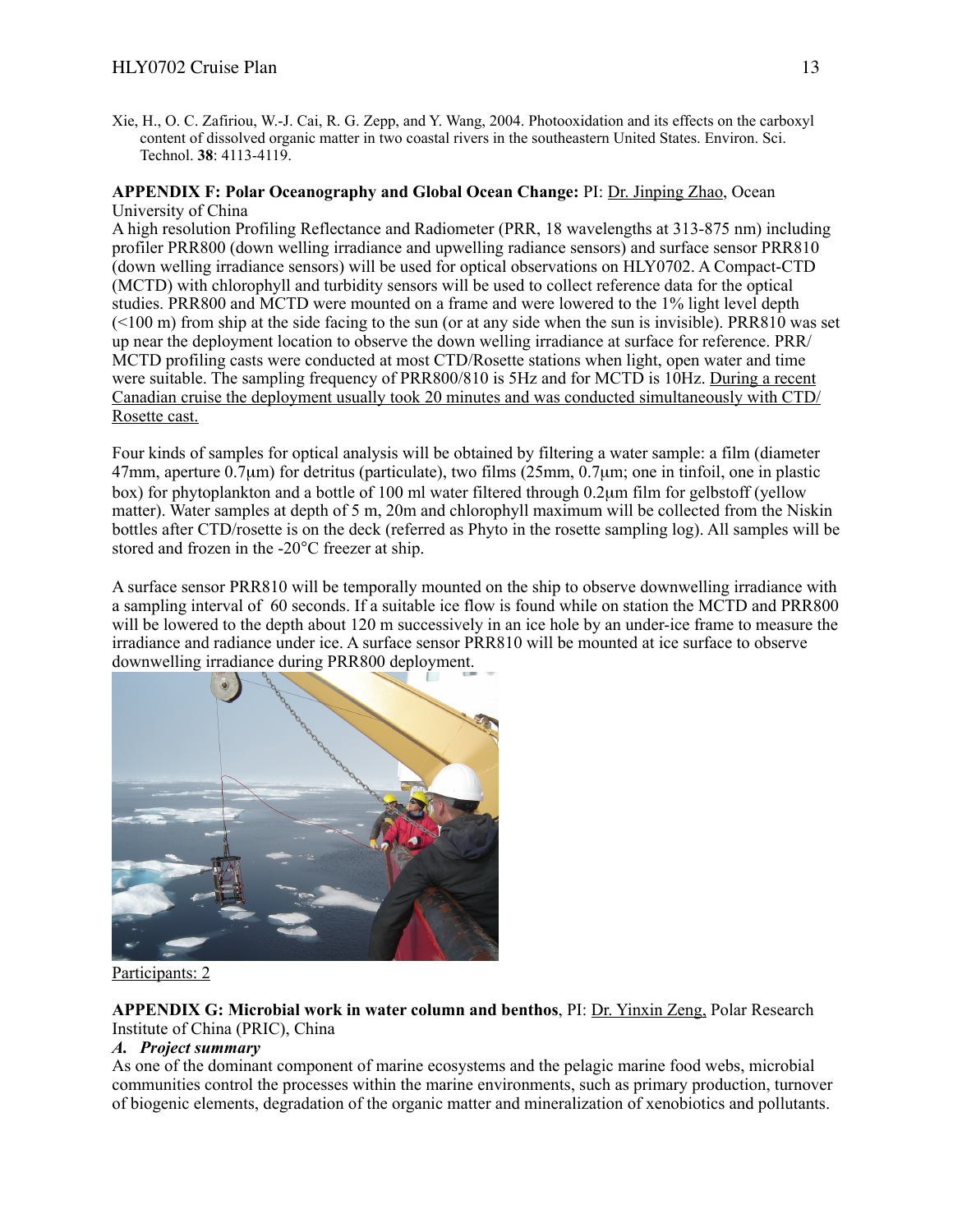There exist strong and unique biogeochemical processes in the sediment environment, in which microbial communities play an important role. Thus, studies on biodiversity and community composition of microorganisms both in the water column and the sediments will be significant to our integrated understanding of the ecosystem processes and functions.

The objectives of this project are:

- •to take better understanding of microbial diversity and community in the water column and sediment environments;
- •to look into the microbial phylogenetic information;
- •to further crossing-study of biology and geology, and coupling the biological and biogeochemical processes;
- •to link to the objectives of HLY0702 Cruise ;
- •to make contributions to PAG Science Themes.

Work onboard the ship will concentrated on sampling sea water samples in the water column from CTD/ Rosette, the surface and core sediment samples from van Veen grab or/and HAPS multi-core deployment. The community and diversity of bacteria will be analyzed by 16S rDNA-DGGE fingerprint and culturebased approaches to obtain the regional feature of bacterial community and diversity in Bering Sea. The research plan of the project will involve a set of shipboard sampling, pre- processing of seawater and sediment samples, cultivation of bacteria, and follow-on land-based laboratory work to analyze the 16S rDNA sequences of marine bacteria by PCR amplification and DGGE fingerprint. Further studies will cooperate with Dr. Jackie and other US scientists to make efforts to take better understanding of coupling of biochemical, physiological and molecular biological data.

The total number of around 42 stations is preplanned to take the sea water and sediment samples for this project, although this may be modified in discussions with the full lead science party. Station locations for water and sediment sample collections: NEC5, SIL5, VNG1, DLN5, NWC4, SWC4, SEC4, SWC3, NWC3, DLN3, NWC2, POP3A, SEC3, NEC3, SEC2, SWC2, DLN0, KIV2, KIV5, RUS1, RUS4, CPW1, CPW3, BRSA8, BRSA6, BRSA4, BRS12, LD13, LD14, SPH6, SPH3, SPH1, NEC1, SWC2D, NWC1, ANSB, DLN1, DBS1A, DBS1C, DBS1E, DBS1. 2L sea water samples at each selected stations will be collected with dedicated rosette bottles at the surface, middle (station with depth>90m) and near bottom depths. 50-100g surface sediment samples or/and sediment core samples at each selected stations will be collected with van Veen grab or/and HAPS multi-core deployment.

#### **B. General approach**

The overall approach in this study will be as follows: Determine microbial composition in sediments. Samples will be collected with van Veen grab or/and HAPS multi-core deployment. The sediment subsamples will be placed into sterile tubes immediately and stored at 4 °C and –80°C, respectively, until extraction of DNA in land-based Lab. Determine microbial composition in seawater. Water samples will be collected with CTD at the surface, middle (station with depth>90m) and near bottom depths. 2 L of water subsample will be filtered through 0.22 um pore size filter using a filtration device. The filter will be placed in sterile tube and covered with lysis buffer (50mM Tris pH 8.0, 20mM EDTA-Na, 50mM sucrose). After processing, the tubes will be immediately frozen and stored at  $-80$  °C until DNA extraction. 100-ul seawater subsamples will be spread directly on pre-cooled marine agar 2216 medium (Difco) and incubated at 4-6 °C for some days. Strains will maintain on marine agar slopes at 4 °C. Participant=1

#### **APPENDIX H: Current primary production and phytoplankton species composition in the**

**Northern Bering Sea.** Sang H Lee (PI: Sung Ho Kang), Korean Polar Research Institute (KOPRI), and Terry Whitledge (UAF)

### **Introduction**

Recently, Schell (2000) suggested that seasonal primary productivity has decreased by 30-40 % in the northern Bering Sea over several decades, based on the recent decline from 1977 to 1997 in average δ<sup>13</sup>C values on the baleen plates of bowhead whales, which reflects their food sources. In addition, Grebmeier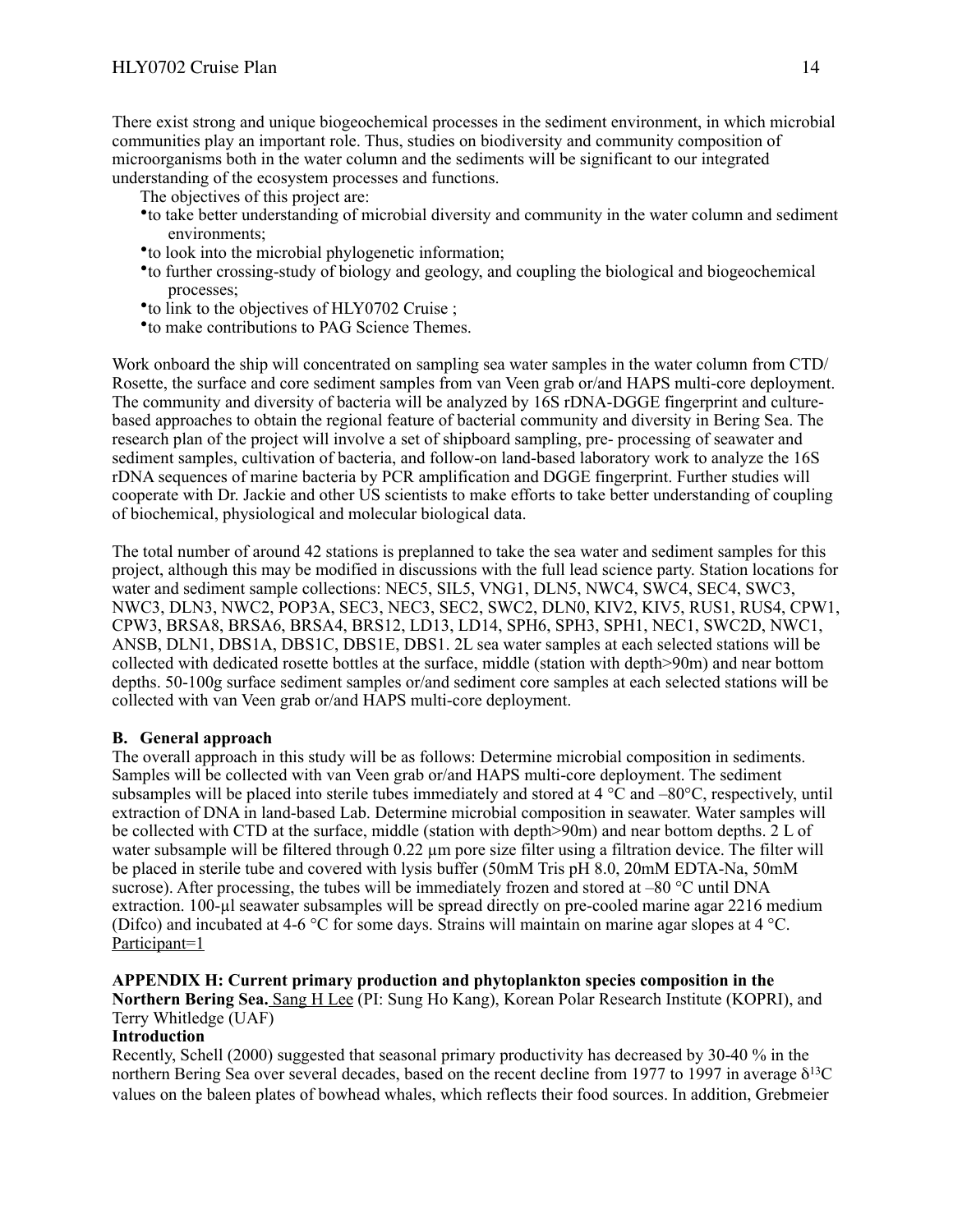and Cooper (2004) showed that the decline of benthic biomass related to a decrease in the carbon flux in the northern Bering Sea has continued into the late 1990s and early 2000s. Another retrospective assessment of primary productivity based on evidence from stable carbon isotopes in seabirds supports this hypothesis of a decline in the primary production on the Bering/Chukchi shelf (Abromaitis 2000). It is therefore particularly important to measure the current primary production and identify the species composition in the northern Bering Sea insofar as processes there both reflect changes in the Bering Sea and affect regional biological production in the Western Arctic Ocean

#### **Objectives**

The goal of this proposed research is to collect nutrient, carbon and nitrogen productivity data to assess the nutrient uptake and growth of major phytoplankton populations in the northern Bering Sea in relation to ambient light fields. Samples will also be collected for phytoplankton taxonomy at the productivity stations and other stations to assess recent composition of phytoplankton community. The obtained data will be compared to similar data from the northern Bering Sea in previous studies.

#### **Scientific approach**

#### **Phytoplankton taxonomy**

Water sample (100-200 ml) per each light depth (100, 50, 30, 12, 5, and 1 % PAR) will be collected from Niskin bottles at 15-20 productivity stations, added with 4 ml Glutaraldehyde, and filtered through GN/6 membrane filter 25 mm (0.45 um). The filters will be stored in a cover glass and 2 or 3 drops of HPMA (Hydroxylpropyl methacrylate) for sliding. After that, they will be dried at 40°C in a dry oven on the ship. **Inorganic nutrient analysis**

Water samples (about 100 ml) for inorganic nutrients (nitrate, nitrite, ammonium, silicate, and phosphate) will be obtained from Niskin bottles mounted on CTD/rosette samplers. They will be stored in a freezer right after samplings and analyzed back to the lab using an automated nutrient analyzer (ALPKEM RFA model 300) following methods of Whitledge et al. (1981).

#### **Carbon and nitrogen uptake rates of phytoplankton**

Daily carbon and nitrogen uptake rates will be estimated from six light depths (100, 50, 30, 12, 5, and 1 %) penetration of the surface photosynthetically active radiation, PAR) at 15-20 productivity stations, using a  $13C^{-15}$ N dual isotope tracer technique. Each light depth will be determined from an underwater PAR sensor or a secchi disk. Seawater sample (about 5 L) of each light depth will be transferred from the Niskin bottles to 1L polycarbonate incubation bottles which are covered with stainless steel screens for each light depth. Water samples will be inoculated with labeled nitrate  $(K^{15}NO_3)$ , ammonium (<sup>15</sup>NH<sub>4</sub>Cl), and carbon (NaH<sup>13</sup>CO<sub>3</sub>) substrates (Dugdale and Goering 1967; Hama et al. 1983). The bottles will be incubated in a deck incubator cooled with surface seawater. The 4-7 hour incubations will be terminated by filtration through pre-combusted (450 °C) GF/F glass fiber filters (24 mm). The filters will be immediately frozen and preserved for mass spectrometric analysis at the stable isotope laboratory of the University of Alaska Fairbanks.

#### **References**

Abromaitis, G.E., 2000. A retrospective assessment of primary productivity on the Bering and Chukchi Sea shelves using stable isotope ratios in seabirds. M.S. thesis, University of Alaska Fairbanks, Fairbanks. 79 pp.

Grebmeier, J.M., Cooper, L.W., 2004 Biological implications of Arctic change. ACIA International Symposium on Climate Change in the Arctic. Reykjavik, Iceland, 9-12 November 2004.

Schell, D.M., 2000. Declining carrying capacity in the Bering Sea: Isotopic evidence from whale baleen. Limnology and Oceanography 45:459-462.

Participant: 1

#### **APPENDIX I: Ice seal shipboard surveys, aerial surveys, and satellite tagging**

**Ice seal field research methods, PI:** Peter Boveng/Michael Cameron, NMML/NOAA, Seattle, WA *Justification:* The shelf and slope of the Bering Sea provide productive habitats for bearded, spotted, ringed, and ribbon seals. Determining the seasonal patterns of seal abundance and distribution is key to understanding the ecological interactions involving these apex predators and the ecosystem "hotspots" where they are often found. Different species integrate the environment across variable spatial and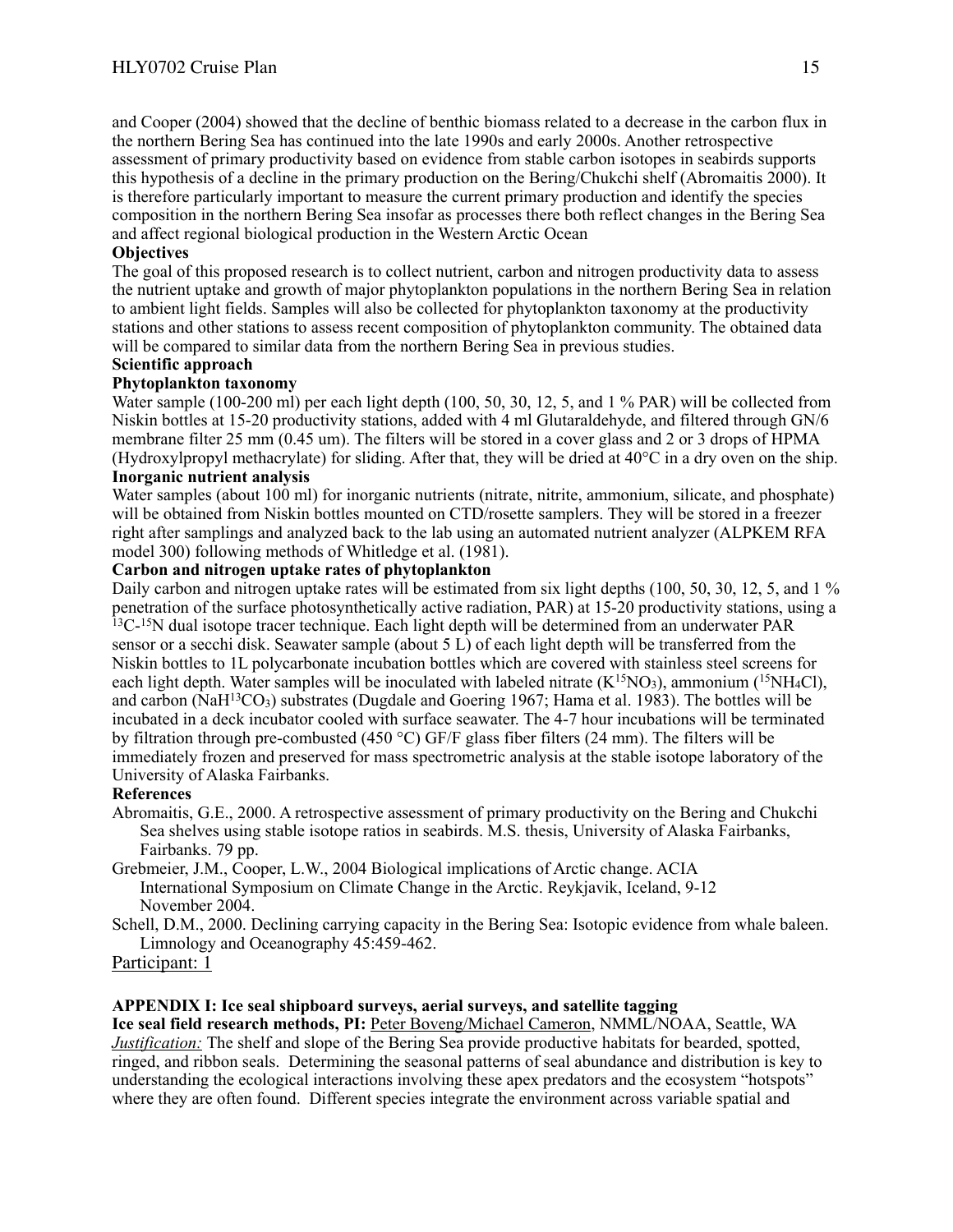temporal scales, with the composite result reflecting oceanographic primary and secondary productivity derived from transport processes and mesoscale oceanographic features. During the 2007 Healy cruise our main focus will be seals in the sea ice zone: bearded seals (benthic foragers), and spotted, ringed, and ribbon seals (fish and crustacean predators). Specific research objectives of our project are to: 1) determine seal distribution, relative abundance and habitat associations via visual surveys, 2) describe seal habitat selection, haul-out behavior and foraging behavior via satellite tags deployed on captured animals, and 3) integrate measures of seal relative abundance and habitat use derived from visual surveys and remote sensing with measures of oceanographic structure and prey availability.

*Shipboard surveys* One or two observers would conduct line-transect sighting surveys from the recon tower whenever the ship is underway during daylight hours in ice of sufficient floe size to support seals. Species, group size, distance from the ship's track, location, and ice characteristics would be recorded for all seals sighted.

*Aerial surveys* The patchy nature of the ice seals' distribution may be difficult to characterize from shipboard sampling alone. The distributions can be detected and quantified much more thoroughly by complementing the shipboard sampling with aerial transects away from the ship's track. Line-transect surveys would be conducted from the ship's helicopter(s) while the vessel is on sampling stations. Two survey observers would record species, counts, and distance of seals from the track line on both sides of a helicopter, which are the elements required for estimation of seal densities. The helicopter(s) would be equipped with downward-looking digital video or still cameras to quantify the distribution of various types of ice cover and to validate a critical assumption in line transect estimation, that all seals on the track line are detected. A provisional estimate of helicopter flight hours is included as Appendix A to illustrate the typical considerations in planning these surveys

*Satellite tagging* A team of researchers would use inflatable boats to gain access to seals on ice floes. Seals would be captured with hoop nets, physically restrained, and fitted with geo-locating satellite-linked recorders of diving and haul-out behavior. We intend also to begin using a new type of recorder that includes a CTD. This capability has the potential to dramatically increase the spatial and temporal coverage of oceanographic sampling because these seal-borne CTDs would be carried for 2-3 months before shedding during the seal's annual molt. These seal capture operations can be completed in 1.5 hours from launch to recovery of the small boats, making it possible to conduct them simultaneously with oceanographic sampling stations occupied for similar or longer duration. The National Marine Mammal Laboratory can supply all the equipment (inflatable boats, motors, nets, etc) required for this work. *Participants:( pending, although a maximum of 6 berths for scientists is requested*). If fewer berths, say 3-5 are available, some or all of the proposed seal research could be likely be accomplished by sharing personnel with other projects. If fewer than 3 berths were available, the seal projects would likely be limited to the shipboard surveys. National Marine Mammal Laboratory (NMML) researchers have experience conducting all of these methods in a not-to-interfere basis. The sampling schedule can be tailored to make efficient use of the vessel's resources in cooperation with a wide variety of other research. The minimal worthwhile configuration would be a small team conducting the shipboard transect surveys. If sufficient helicopter time could be secured, that would increase the utility of the project manyfold.

*Helicopter request:* Our estimates of flight time requirements are based on our recent experiences flying survey protocols identical to the ones proposed here in the Arctic (46 flight hours over 15 days during SLIPP2001 aboard the USCGC *Polar Star,* Mar 2001 and Antarctic (48 flight hours over 5 days aboard the USCGC *Polar Star*, Feb 2000; 178 flight hours over 39 days aboard the R/V *N.B. Palmer*, Dec 1999- Feb 2000). Line transect aerial surveys will be conducted whenever the ship is within survey range of sea ice, but only during safe flying conditions when weather allows suitable lateral visibility (1 km at 100 m altitude). In the Bering Sea, these conditions are typically restricted to (at best) 2 days out of 3, so we anticipate perhaps about 15-20 days when there will be suitable aerial survey conditions. With one helicopter available and 2 survey flights per day under ideal conditions, it is anticipated that about 20-30 survey flights could be flown during the cruise. At about 1.5 per flight, up to 45 hours of helicopter support are requested for marine mammal surveys. We also propose to bring some electronic equipment aboard the helicopters to record data during survey flights. This equipment would be the same as gear that we have used on previous survey efforts on helicopters operating from the R/V *N.B. Palmer* and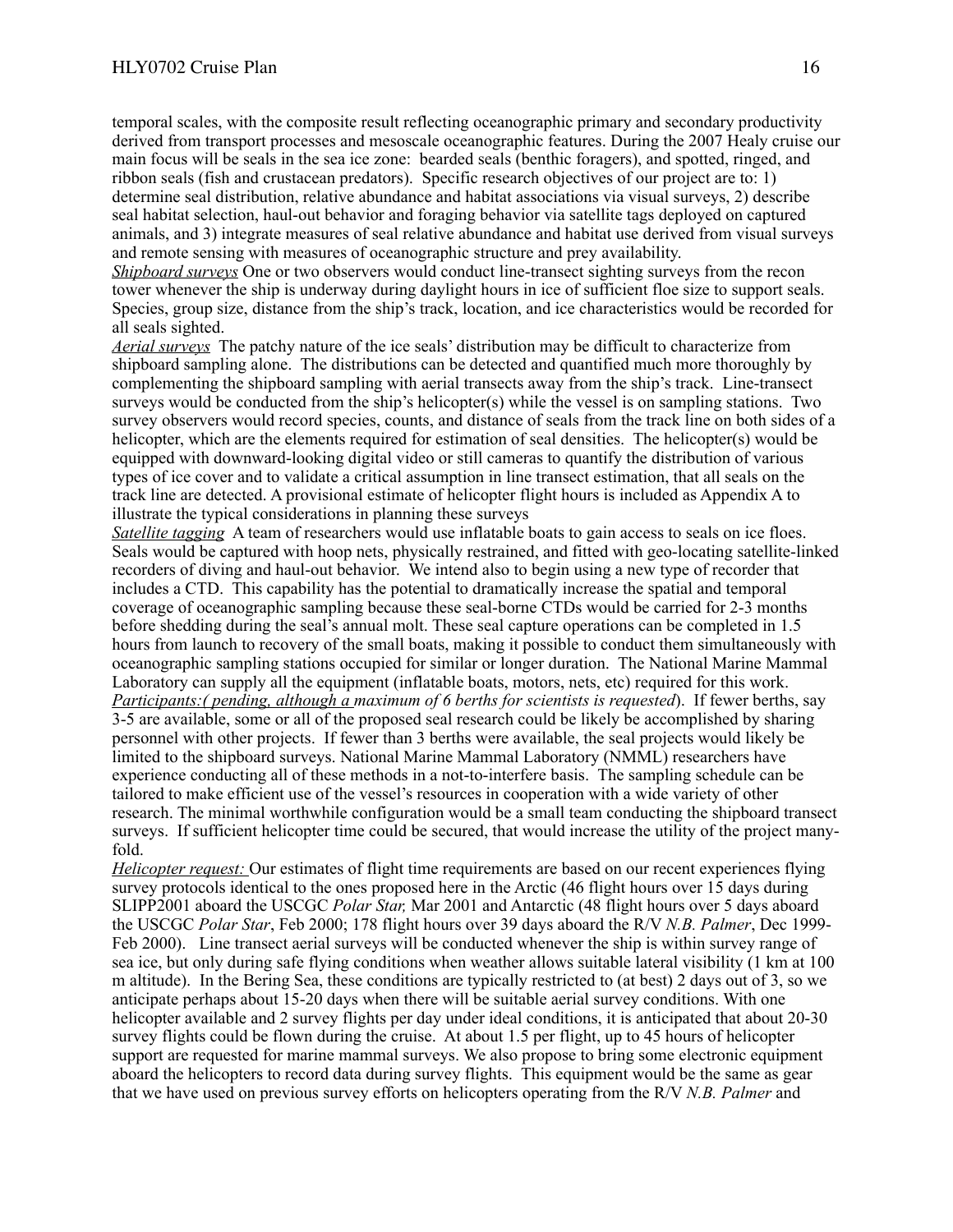USCGC *Polar Star*, and includes laptop computers, GPS receivers, and a downward-looking digital video recorder (to film the ice in the observers' "blind spot" under the helicopter). Participants: 5 (w/local hunters from Gambell and Savoonga), pending Gay Sheffield, ADFG

### **APPENDIX J. Biopsy and instrumentation of ice seals in the St. Lawrence Island Polynya**, Gay Sheffield, Alaska Dept Fish and Game, Fairbanks, AK

In Alaska, four species of seals (i.e. Bearded, ribbon, ringed, and spotted) are closely associated with the sea ice and are commonly referred to as "ice seals". Gay Sheffield will investigate ice seal stock structure, migration routes, and dispersal patterns of ice seals that occur in the northern Bering Sea. Seals will be live-captured and instrumented with satellite transmitters to provide information about seasonal movements, dive depths/duration, and regional habitat use. Additionally, skin biopsies will be collected from all species for genetic analysis. Gay Sheffield will also assist with the ice seal survey and tagging be undertaken by the NMML group.

Participants: 1

# **APPENDIX K. POLAR-PALOOZA-An outreach activity for IPY (2007-2009) "PASSPORT TO KNOWLEDGE",** (PI: Geoffrey Haines-Stiles; **"POLARPALOOZA"** [\(http://passporttoknowledge.com/polar](http://passporttoknowledge.com/polar-palooza/)[palooza/](http://passporttoknowledge.com/polar-palooza/)) is the working title for a series of high-profile public events, presented in cooperation with science centers, universities, and libraries across America, designed to give large and diverse audiences an opportunity to meet and interact directly with polar experts, to learn about these little understood areas, and to understand why the Poles and the research being done there are relevant to their lives. Designed as a 2-day event at each host site, **POLARPALOOZA** will feature a variety of individualized programs that will meet the needs of several targeted constituencies (see list below), but the

centerpiece is a presentation for the general public (both adults and families) featuring a team of polar researchers who weave essential information and current science into an engaging and accessible performance, "STORIES FROM A CHANGING PLANET." THE STORYLINE will be supported by High Definition Video clips, photo blow-ups, authentic polar artifacts ("props"), and evocative location audio (underwater penguin calls, ice crashing into the ocean from melting glaciers), the **POLARPALOOZA** team will describe the unique geography, climate, and inhabitants of the Poles. They will show that our planet is and always has been changing, but that change seems to have accelerated in the recent past, perhaps in part due to human activity, and that this change has long-lasting implications for all living things, everywhere on Earth. They'll show dramatic images of the most unique aspects of the Poles: miles-thick ice, frozen lakes, the months of continuous darkness and light, and look at how humans and other living things have adapted to life in the inhospitable cold and dark. They will demonstrate evidence of environmental changes on a global level today, and explain why the Poles are critical in understanding why change is occurring and how researchers are measuring and monitoring developments. Visit<http://passporttoknowledge.com/polar-palooza/pp06.php/> for media products (podcasts, blogs, and vlogs).

Participants: 2

# **APPENDIX L. ARCUS Polar\_TREC "Live from IPY"**, (Janet Warburton);

PolarTREC ([http://www.polartrec.com/\)](http://www.polartrec.com/) will send teachers to the Arctic and Antarctic as members of research teams studying a topic relevant to IPY, with "Live from IPY" calls, Internet presentations, and podcasts, journals, interactive bulletin boards, photo galleries, online rseource and activities. View [http://](http://www.arcus.org/TREC/VBC/index.php?autocom=custom&page=ecological_change/) [www.arcus.org/TREC/VBC/index.php?autocom=custom&page=ecological\\_change/](http://www.arcus.org/TREC/VBC/index.php?autocom=custom&page=ecological_change/) to see results from the last years HLY0601 cruise for this science program.